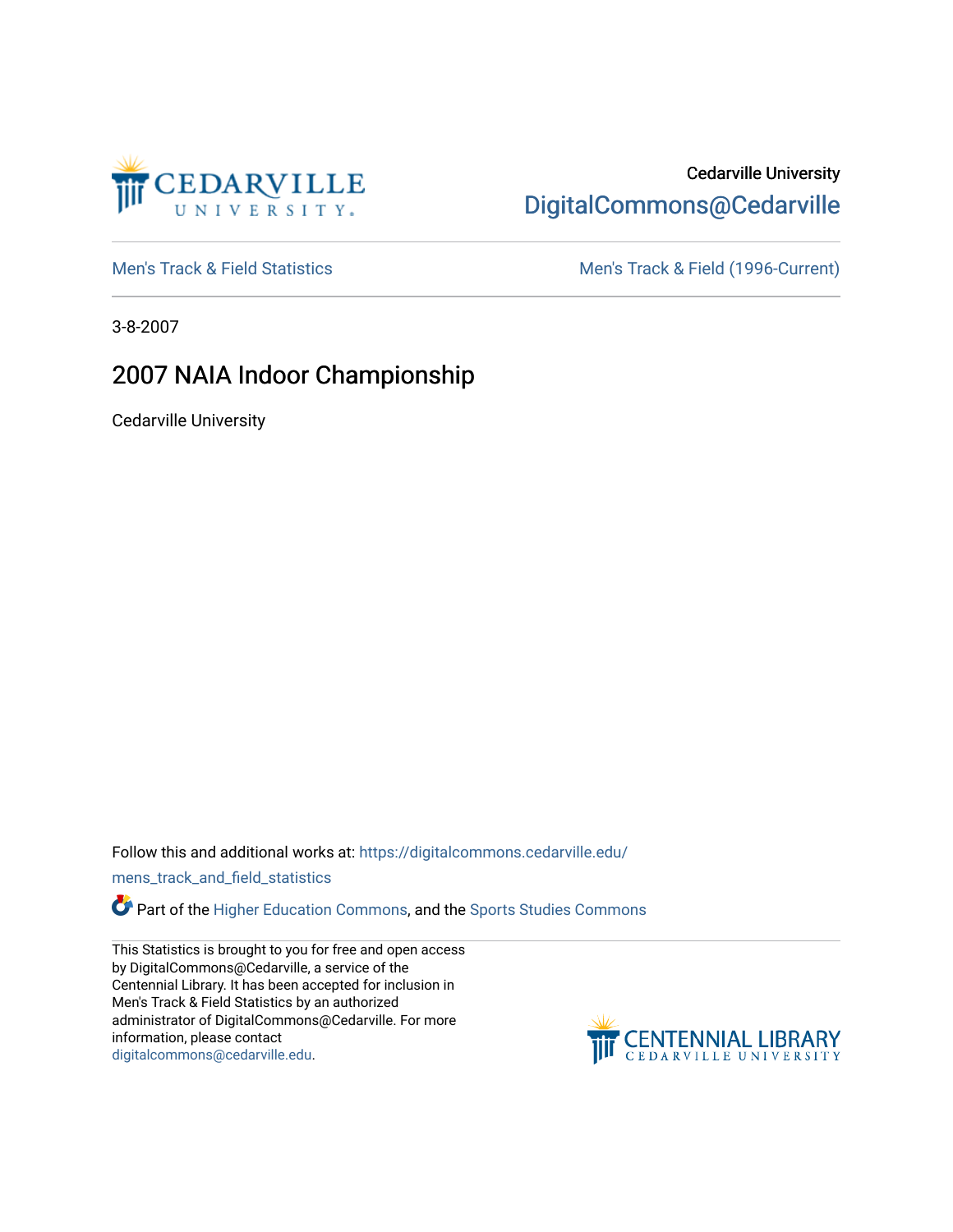## **NAIA Indoor Championship**

**March 8-10, 2007 Johnson City, Tenn.** 

Men - Team Rankings - 21 Events scored

|                                                            |                     | ============================== |                         |
|------------------------------------------------------------|---------------------|--------------------------------|-------------------------|
| 1) Azusa Pacific University                                | 83                  | 2) Oklahoma Baptist Univ.      | 62                      |
| 3) Dickinson State University                              | 59                  | 4) Virginia Intermont Colleg   | 49                      |
| 5) Doane College (NE)                                      | 40                  | 6) Lindenwood Univ. (MO)       | 28                      |
| 6) MidAmerica Nazarene Univer                              | 28                  | 8) Black Hills St Univ (SD)    | 27                      |
| 9) St. Gregory's University (                              | 26                  | 10) Cedarville University (OH  | 24                      |
| 11) Roberts Wesleyan College                               | 18                  | 11) McKendree College (IL)     | 18                      |
| 11) Concordia University (CA)                              | 18                  | 14) Missouri Baptist Universi  | 17                      |
| 15) Malone College (OH)                                    | 15                  | 16) Central Methodist (MO)     | 10                      |
| 16) Langston University                                    | 10                  | 16) Hastings College (NE)      | 10                      |
| 19) Concordia Univ. (NE)                                   | 9                   | 19) King College               | 9                       |
| 21) Olivet Nazarene Universit                              | 8                   | 21) Spring Arbor University (  | 8                       |
| 23) Southern Nazarene Universi                             | 7                   | 23) Univ of the Cumberlands    | 7                       |
| 25) Missouri Valley College                                | 6                   | 25) Graceland University       | 6                       |
| 25) Tiffin University                                      | 6                   | 25) Union College              | 6                       |
| 25) Cornerstone Univ (MI)                                  | 6                   | 30) Simon Fraser Univ (BC)     | 4                       |
| 30) Siena Heights Univ. (MI)                               | 4                   | 30) Bethel College (IN)        | 4                       |
| 30) Saint Francis (IN)                                     | 4                   | 30) Northwestern College (IA)  | 4                       |
| 35) Biola University                                       | 2                   | 35) Midland Luthern Coll (NE)  | $\overline{\mathbf{2}}$ |
| 35) Warner Southern College                                | 2                   | 38) Milligan College (TN)      | 1                       |
| 38) Houghton College (NY)<br>38) SD School of Mines & Tech | 1                   | 38) Oklahoma Christian Univ.   | 1                       |
|                                                            | $\mathbf{1}$        | 38) Huntington University (IN  | ı                       |
| Men 60 Meters Dash                                         |                     |                                |                         |
|                                                            |                     |                                |                         |
| 12 Advance:<br>Top 1 Each Heat plus Next 6 Best Times      |                     |                                |                         |
| World: W 6.39 2/3/1998                                     | Maurice Greene, USA |                                |                         |
| American: A 6.39 2/3/1998 Maurice Greene, Nike             |                     |                                |                         |
| Collegiate: C 6.45 2/20/1999 Keonard Myles-Mills, B.Y.U.   |                     |                                |                         |
| Championship: N 6.71 3/10/2006 Michael Rodgers, Lindenwood |                     |                                |                         |
| 2006 Champ: 6 6.71 3/10/2006                               |                     | Michael Rodgers, Lindenwood    |                         |
| Name                                                       | Year School         | Prelims                        |                         |
| Heat 1 Preliminaries                                       |                     |                                |                         |
| 1 William Collins                                          |                     |                                |                         |
| 2 D'Antagnan Dai'ne                                        | FR Huston-Tillotson | 6.920                          |                         |
| 3 Takias Peoples                                           | SO Doane (Ne)       | 6.98                           |                         |
| 4 Michael Bunche                                           | SO Myers University | 6.99                           |                         |
| 5 Andrew Pearson                                           | FR King College     | 7.05                           |                         |
| -- Kome Okiomah                                            | SR Southwestern KS  | 7.06                           |                         |
| Heat 2 Preliminaries                                       | FR Baker            | DNS                            |                         |
| 1 Andre Thornton                                           |                     |                                |                         |
| 2 Pascal Milien                                            | FR Union College    | 6.89Q                          |                         |
| 3 Pat Small                                                | FR Lindsey Wilson   | 6.96g<br>6.955                 |                         |
| 4 Brian Melvin                                             | JR Virginia Inter   | 7.10                           |                         |
| 5 Charles Wilson-Brown                                     | SR Dakota State Uni | 7.18                           |                         |
| Heat<br>3 Preliminaries                                    | JR Notre Dame       | 7.29                           |                         |
| 1 Orion Nicely                                             |                     |                                |                         |
| 2 Jordan Jeffers                                           | SR McKendree Coll   | 6.770                          |                         |
| 3 David Newsom                                             | SO Cumberlands      | 6.93q<br>6.927                 |                         |
|                                                            | SR Missouri Valley  | 6.97                           |                         |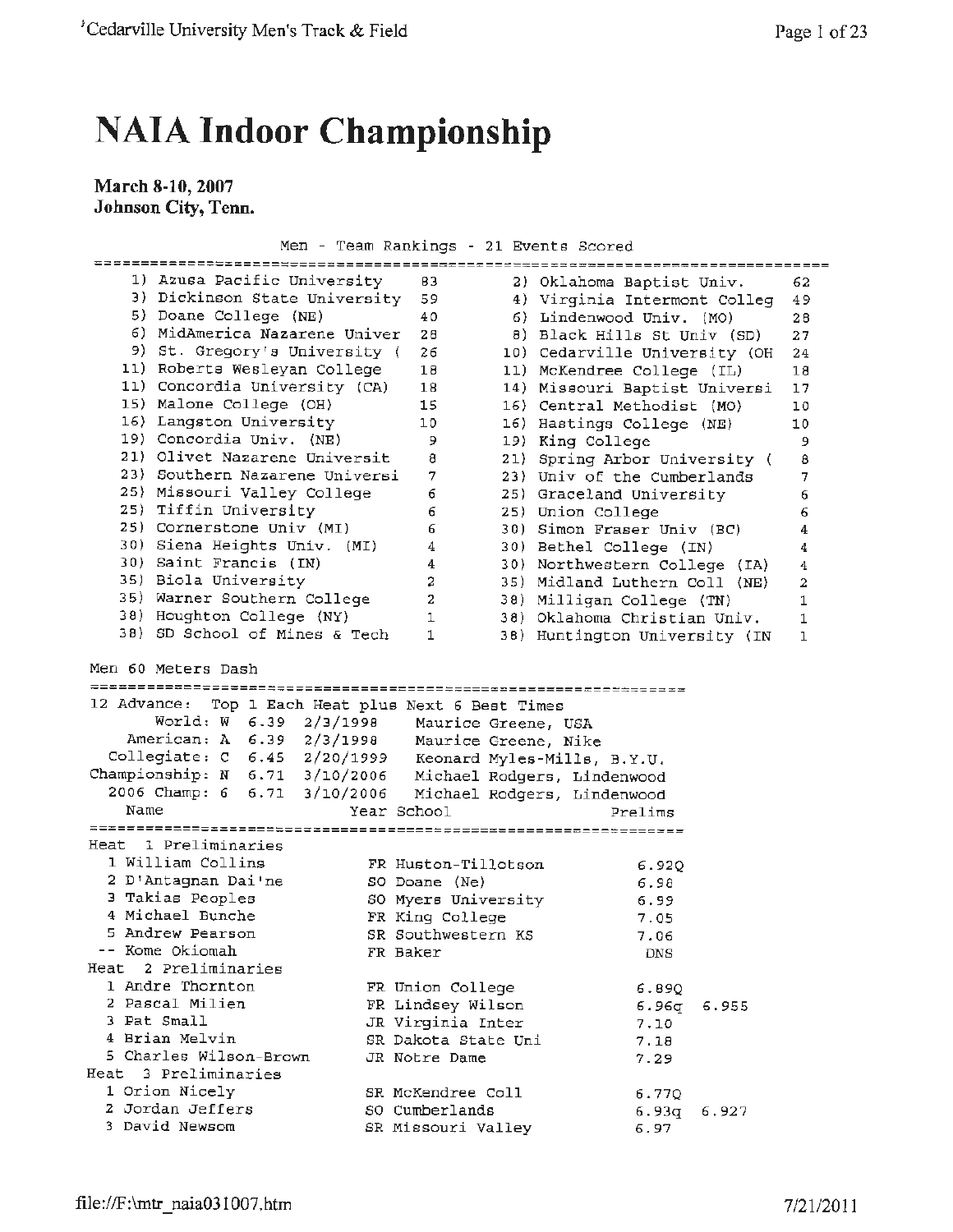| 4 Geoffrey King                                                                                                                                                                    | SR Bethel College                              | 6.99        |       |
|------------------------------------------------------------------------------------------------------------------------------------------------------------------------------------|------------------------------------------------|-------------|-------|
| 5 Hector LaBoy                                                                                                                                                                     | FR Tabor                                       | 7.04        |       |
| Heat 4 Preliminaries                                                                                                                                                               |                                                |             |       |
| 1 Jamal Forbes                                                                                                                                                                     | FR Dickinson State                             | 6.91Q       |       |
| 2 Duran Brown                                                                                                                                                                      | SO Missouri Baptist                            | 6.96q       | 6.958 |
| 3 Camari Brown                                                                                                                                                                     | SO Myers University                            | 7.00        |       |
| 4 Robert Phillips                                                                                                                                                                  | FR Doane (Ne)                                  | 7.02        |       |
| 5 Javion Jones                                                                                                                                                                     | JR Missouri Valley                             | 7.06        |       |
| 6 Chris Warhop                                                                                                                                                                     | JR Bethel College                              | 7.16        |       |
| Heat 5 Preliminaries                                                                                                                                                               |                                                |             |       |
| 1 Johnnie Nabors                                                                                                                                                                   | SO Union College                               | 6.870       |       |
| 2 Roderick Betts                                                                                                                                                                   | FR Webber Internati                            | 6.93q 6.923 |       |
| 3 James Thomas                                                                                                                                                                     | SO Graceland Un                                | 6.93q       | 6.929 |
| 4 Keith Hawkins                                                                                                                                                                    | FR Bethel College                              | 7.08        |       |
| 5 Lamont Laing                                                                                                                                                                     | JR Taylor Univ                                 | 7.16        |       |
| 6 Richie Bryant                                                                                                                                                                    | JR Baker                                       | 7.17        |       |
| Heat 6 Preliminaries                                                                                                                                                               |                                                |             |       |
| 1 Mike Rodqers                                                                                                                                                                     | SR Okla Baptist                                | 66.680      |       |
| 2 Tal Mor                                                                                                                                                                          | SR Azusa Pacif                                 | 6.93q       | 6.930 |
| 3 Tommy Gayfield                                                                                                                                                                   | FR Missouri Valley                             | 7.04        |       |
| 4 Olasubomi Bashorun                                                                                                                                                               | SO Okla Baptist                                | 7.06        |       |
| 5 Dominique Mathews                                                                                                                                                                | FR Okla Baptist                                | 7.07        |       |
|                                                                                                                                                                                    |                                                |             |       |
| Men 60 Meters Dash                                                                                                                                                                 |                                                |             |       |
|                                                                                                                                                                                    |                                                |             |       |
| 6 Advance: Top 2 Each Heat plus Next 2 Best Times                                                                                                                                  |                                                |             |       |
|                                                                                                                                                                                    | World: W 6.39 2/3/1998 Maurice Greene, USA     |             |       |
|                                                                                                                                                                                    | American: A 6.39 2/3/1998 Maurice Greene, Nike |             |       |
|                                                                                                                                                                                    |                                                |             |       |
| Collegiate: C 6.45 2/20/1999 Keonard Myles-Mills, B.Y.U.<br>Championship: N 6.71 3/10/2006 Michael Rodgers, Lindenwood<br>2006 Champ: 6 6.71 3/10/2006 Michael Rodgers, Lindenwood |                                                |             |       |
|                                                                                                                                                                                    |                                                |             |       |
| Name                                                                                                                                                                               | Year School                                    | Semis       |       |
|                                                                                                                                                                                    |                                                |             |       |
| Heat 1 Semi-Finals                                                                                                                                                                 |                                                |             |       |
| 1 Mike Rodgers                                                                                                                                                                     | SR Okla Baptist                                | 66.650      |       |
| 2 Jamal Forbes                                                                                                                                                                     | FR Dickinson State                             | 6.80Q       |       |
| 3 Jordan Jeffers                                                                                                                                                                   | SO Cumberlands                                 | 6.84q       |       |
| 4 James Thomas                                                                                                                                                                     | SO Graceland Un                                | 6.86q       |       |
| 5 Andre Thornton                                                                                                                                                                   | FR Union College                               | 6.88        |       |
| -- Duran Brown                                                                                                                                                                     | SO Missouri Baptist                            | FS          |       |
| Heat 2 Semi-Finals                                                                                                                                                                 |                                                |             |       |
| 1 Orion Nicely                                                                                                                                                                     | SR McKendree Coll                              | 6.76Q       |       |
| 2 Johnnie Nabors                                                                                                                                                                   | SO Union College                               | 6.84Q       |       |
|                                                                                                                                                                                    |                                                |             |       |

FR Huston-Tillotson 6.90 SR Azusa Pacif 6.95 FR Lindsey Wilson 6.97 FR Webber Internati 6.99

Championship: **N**  6.71 3/10/2006 Michael Rodgers, Lindenwood 2006 Champ: 6 6. 71 3/10/2006 Michael Rodgers, Lindenwood

Year School

2/3/199B Maurice Greene, USA 2/3/1998 Maurice Greene, Nike

> SR Okla Baptist SR McKendree Coll

2/20/1999 Keonard **Myles-Mills,** B.Y.U.

3 William Collins

5 Pascal Milien 6 Roderick Betts

Men 60 Meters Dash

Section 1 Finals 1 Mike Rodgers 2 Orion Nicely

World: w American: **A**  Collegiate: C

6.39 6.39 6.45

<sup>4</sup>Tal Mor

Name

Finals Points

10 8

6.696 6.80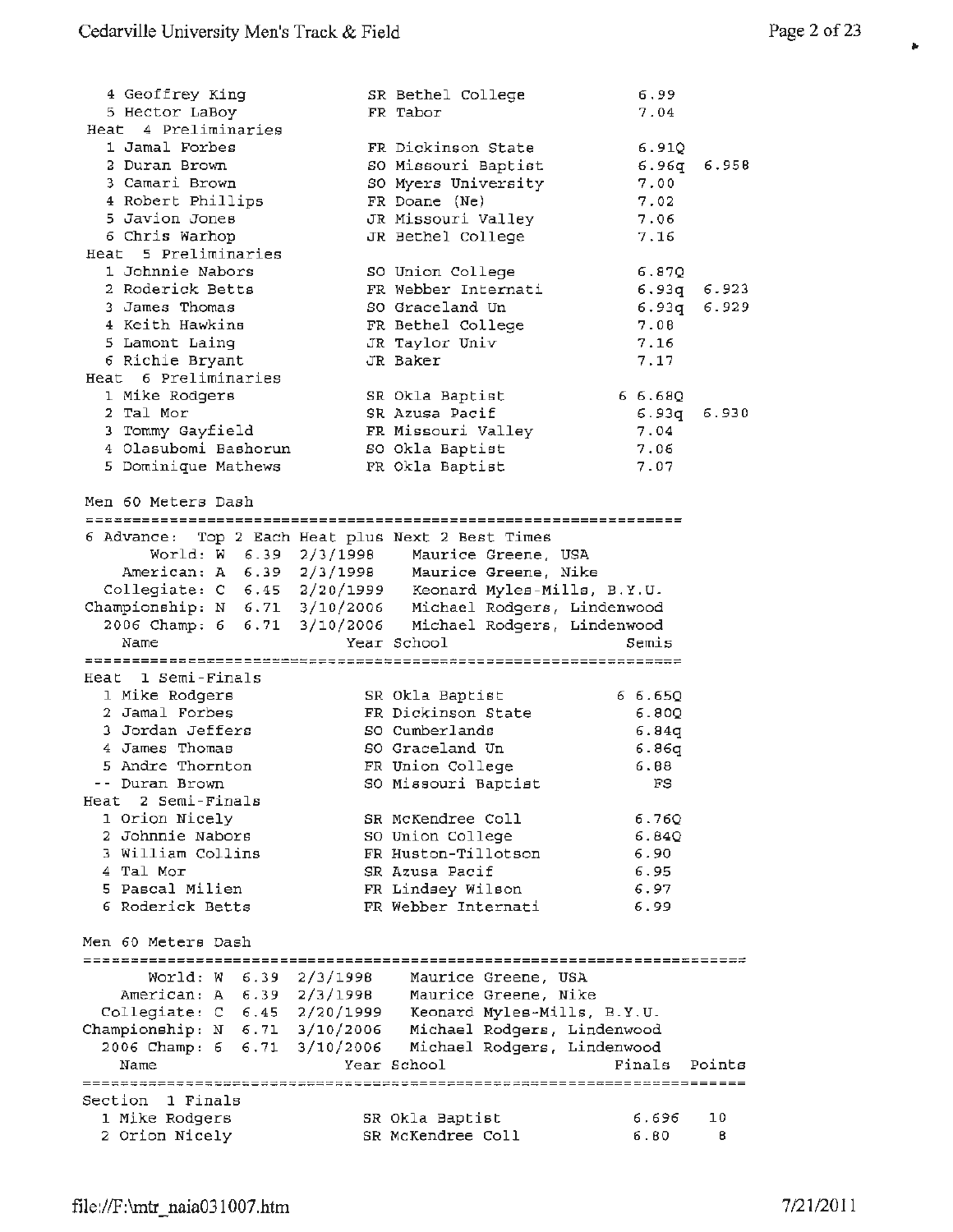| 3 Johnnie Nabors                                          | SO Union College                      | 6.88            | 6             |
|-----------------------------------------------------------|---------------------------------------|-----------------|---------------|
| 4 Jamal Forbes                                            | FR Dickinson State                    | 6.91            | 4             |
| 5 James Thomas                                            | SO Graceland Un                       | 6.92            | 2             |
| 6 Jordan Jeffers                                          | SO Cumberlands                        | 6.93            | 1             |
| Men 200 Meters Dash                                       |                                       |                 |               |
| 8 Advance: Top 1 Each Heat plus Next 3 Best Times         |                                       |                 |               |
| World: W 19.92 2/18/1996 Frank Fredericks, NAM            |                                       |                 |               |
| American: A 20.10 3/11/2005 Wallace Spearmon, Arkansas    |                                       |                 |               |
| Collegiate: C 20.10 3/11/2005 Wallace Spearmon, Arkansas  |                                       |                 |               |
| Championship: N 20.84 2004                                | Mike Mitchell, Azusa Pacific (prelim) |                 |               |
| 2006 Champ: 6 21.07 3/11/2006 Michael Rodgers, Lindenwood |                                       |                 |               |
| Name                                                      | Year School                           | Prelims         |               |
|                                                           |                                       |                 |               |
| Heat 1 Preliminaries                                      |                                       |                 |               |
| 1 Mike Rodgers                                            | SR Okla Baptist                       | 21.23Q          |               |
| 2 James Hall<br>3 Dominic Palmer                          | SR Okla Baptist                       | 22.30           |               |
| -- Dominique Mathews                                      | SO Wayland Baptist                    | 23.05           |               |
| -- Javion Jones                                           | FR Okla Baptist                       | DO –            | $Rule 5-4-5b$ |
| Heat 2 Preliminaries                                      | JR Missouri Valley                    | DQ —            | Rule $5-4-5b$ |
| 1 Tal Mor                                                 | SR Azusa Pacif                        |                 |               |
| 2 Takias Peoples                                          | SO Myers University                   | 22.01Q<br>22.10 |               |
| 3 Marcus Lomans                                           | SO King College                       | 22.15           |               |
| 4 Brandon Gray                                            | FR King College                       | 22.37           |               |
| 5 Jason Carter                                            | JR Wayland Baptist                    | 22.56           |               |
| -- Zachary Ball                                           | JR Tiffin                             | DQ.             | Rule $5-4-5b$ |
| Heat 3 Preliminaries                                      |                                       |                 |               |
| 1 Jordan Jeffers                                          | SO Cumberlands                        | 21.55Q          |               |
| 2 Haddow Weatherborne                                     | SR Lindenwood                         | 21.82q          |               |
| 3 Kyle Jones                                              | FR Virginia Inter                     | 22.24           |               |
| 4 Desmond Brown                                           | JR Virginia Inter                     | 22.36           |               |
| 5 Omar Dyer                                               | SO MidAmerica Naz                     | 22.90           |               |
| Heat 4 Preliminaries                                      |                                       |                 |               |
| 1 Orion Nicely                                            | SR McKendree Coll                     | 21.42Q          |               |
| 2 Jake Donnelly                                           | SR SD M & T                           | 21.99q          |               |
| 3 Pat Small                                               | JR Virginia Inter                     | 22.21           |               |
| 4 Derek Nettles                                           | SR Okla Baptist                       | 22.49           |               |
| 5 Justin Dupey                                            | JR Aquinas (Mi)                       | 22.57           |               |
| Heat 5 Preliminaries                                      |                                       |                 |               |
| 1 William McCaskill                                       | SO St. Gregory's                      | 21.69Q          |               |
| 2 Olasubomi Bashorun                                      | SO Okla Baptist                       | 21.95q          |               |
| 3 Devin Carr                                              | SO Virginia Inter                     | 22.25           |               |
| -- Geoffrey King<br>-- Ian Brown                          | SR Bethel College                     | DQ.             | Rule $5-4-5b$ |
|                                                           | SO Taylor Univ                        | <b>DNS</b>      |               |
| Men 200 Meters Dash                                       |                                       |                 |               |
| World: W 19.92 2/18/1996 Frank Fredericks, NAM            |                                       |                 |               |
| American: A 20.10 3/11/2005 Wallace Spearmon, Arkansas    |                                       |                 |               |
| Collegiate: C 20.10 3/11/2005 Wallace Spearmon, Arkansas  |                                       |                 |               |
| Championship: N 20.84 2004                                | Mike Mitchell, Azusa Pacific (prelim) |                 |               |
| 2006 Champ: 6 21.07 3/11/2006                             | Michael Rodgers, Lindenwood           |                 |               |
| Name                                                      | Year School                           | Finals          | Points        |
|                                                           |                                       |                 |               |
| Section 1 Finals                                          |                                       |                 |               |
| 1 Haddow Weatherborne                                     | SR Lindenwood                         | 21.80           | 4             |
| 2 Jake Donnelly                                           | SR SD M & T                           | 21.91           | 1             |
| 3 Olasubomi Bashorun                                      | SO Okla Baptist                       | 21.96           |               |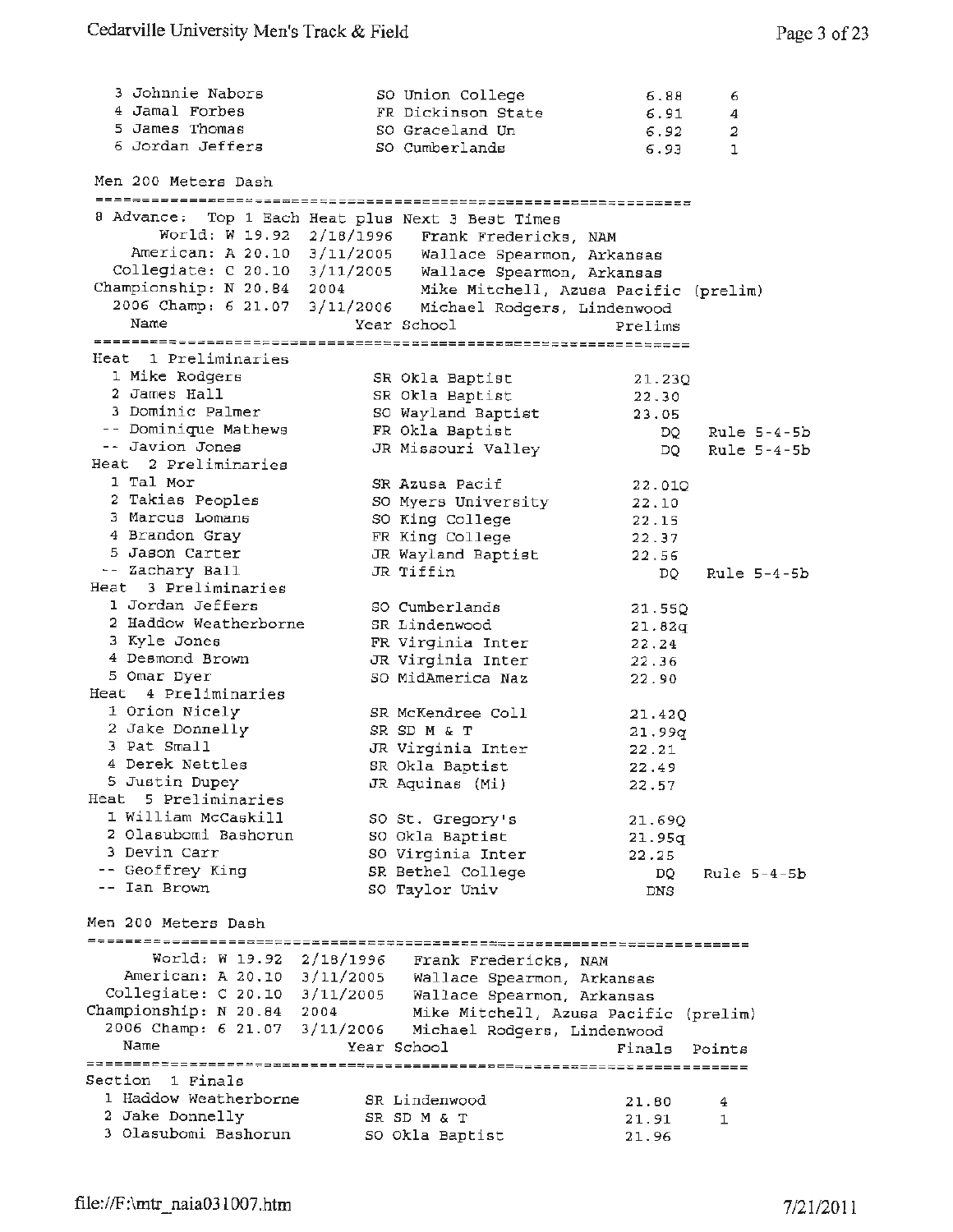| 4 Tal Mor                                                                                                                                                                     |           | SR Azusa Pacif                               | 22.21          |        |
|-------------------------------------------------------------------------------------------------------------------------------------------------------------------------------|-----------|----------------------------------------------|----------------|--------|
| Section 2 Finals                                                                                                                                                              |           |                                              |                |        |
| 1 Mike Rodgers                                                                                                                                                                |           | SR Okla Baptist                              | 20.916         | 10     |
| 2 Orion Nicely                                                                                                                                                                |           | SR McKendree Coll                            | 21.57          | 8      |
| 3 Jordan Jeffers                                                                                                                                                              |           | SO Cumberlands                               | 21.58          | 6      |
| 4 William McCaskill                                                                                                                                                           |           | SO St. Gregory's                             | 21.86          | 2      |
| Men 400 Meters Dash                                                                                                                                                           |           |                                              |                |        |
|                                                                                                                                                                               |           |                                              |                |        |
| 6 Advance: Top 1 Each Heat plus Next 2 Best Times                                                                                                                             |           |                                              |                |        |
|                                                                                                                                                                               |           | World: W 44.57 3/12/2005 Kerron Clement, USA |                |        |
| American: A 44.57 3/12/2005 Kerron Clement, Florida                                                                                                                           |           |                                              |                |        |
|                                                                                                                                                                               |           |                                              |                |        |
| Collegiate: C 44.57 3/12/2005 Kerron Clement, Florida<br>Championship: N 47.31 3/11/2006 Tony Ramirez, Azusa Pacif<br>2006 Champ: 6 47.31 3/11/2006 Tony Ramirez, Azusa Pacif |           |                                              |                |        |
|                                                                                                                                                                               |           |                                              |                |        |
| Name                                                                                                                                                                          |           | Year School                                  | Prelims        |        |
| Heat 1 Preliminaries                                                                                                                                                          |           |                                              |                |        |
| 1 William McCaskill                                                                                                                                                           |           | SO St. Gregory's                             | 48.07Q         |        |
| 2 Brandon Gray                                                                                                                                                                |           | FR King College                              | 48.18q         |        |
| 3 Taylor Redinger                                                                                                                                                             |           | FR Hastings                                  | 49.29q         |        |
| 4 Sammy Starr                                                                                                                                                                 |           | FR Cedarville Univ                           | 50.64          |        |
| 5 Haddow Weatherborne                                                                                                                                                         |           | SR Lindenwood                                | 56.09          |        |
| Heat 2 Preliminaries                                                                                                                                                          |           |                                              |                |        |
| 1 Joe Hughes                                                                                                                                                                  |           | JR St. Gregory's                             | 49.120         |        |
| 2 Filip Walotka                                                                                                                                                               |           | SR McKendree Coll                            | 49.88          |        |
| 3 Mike Laducer                                                                                                                                                                |           | SO Dickinson State                           | 50.24          |        |
| 4 Justin Dupey                                                                                                                                                                |           | JR Aquinas (Mi)                              | 50.31          |        |
| 5 Imari Dale                                                                                                                                                                  |           | SO Warner Southern                           | 50.34          |        |
| Heat 3 Preliminaries                                                                                                                                                          |           |                                              |                |        |
| 1 Ramon Miller                                                                                                                                                                |           | SO Dickinson State                           | 48.780         |        |
| 2 Drew Moses                                                                                                                                                                  |           | JR Embry-Riddle                              | 50.39          |        |
| 3 Crosby Sackett                                                                                                                                                              |           | FR Roberts Wes                               | 50.65          |        |
| 4 Jason Carter                                                                                                                                                                |           | JR Wayland Baptist                           | 50.76          |        |
| 5 Josh Robach                                                                                                                                                                 |           | SR Aquinas (Mi)                              | 50.82          |        |
| Heat 4 Preliminaries                                                                                                                                                          |           |                                              |                |        |
| 1 Jameson Strachan                                                                                                                                                            |           | FR Dickinson State                           | 48.81Q         |        |
| 2 Jacob Erickson                                                                                                                                                              |           | FR Cornerstone                               | 50.58          |        |
| 3 Brentson Smith                                                                                                                                                              |           | FR Wayland Baptist                           | 51.14          |        |
| 4 Austin Williams                                                                                                                                                             |           | SO Will Jewell                               | 51.45          |        |
| 5 Travis Bowman                                                                                                                                                               |           | SO Virginia Inter                            | 52.45          |        |
| 6 Derricus Johnson                                                                                                                                                            |           | FR Shorter College                           | 52.96          |        |
| Men 400 Meters Dash                                                                                                                                                           |           |                                              |                |        |
| ========================                                                                                                                                                      |           |                                              |                |        |
| World: W 44.57                                                                                                                                                                | 3/12/2005 | Kerron Clement, USA                          |                |        |
| American: A 44.57 3/12/2005                                                                                                                                                   |           | Kerron Clement, Florida                      |                |        |
| Collegiate: C 44.57                                                                                                                                                           | 3/12/2005 | Kerron Clement, Florida                      |                |        |
| Championship: N 47.31 3/11/2006                                                                                                                                               |           | Tony Ramirez, Azusa Pacif                    |                |        |
| 2006 Champ: 6 47.31                                                                                                                                                           | 3/11/2006 | Tony Ramirez, Azusa Pacif                    |                |        |
| Name                                                                                                                                                                          |           | Year School                                  | Finals         | Points |
|                                                                                                                                                                               |           |                                              |                |        |
| Section 1 Finals                                                                                                                                                              |           |                                              |                |        |
| 1 Ramon Miller                                                                                                                                                                |           | SO Dickinson State                           | 46.956         | 10     |
| 2 William McCaskill                                                                                                                                                           |           | SO St. Gregory's                             | 47.64          | 8      |
| 3 Joe Hughes<br>4 Jameson Strachan                                                                                                                                            |           | JR St. Gregory's<br>FR Dickinson State       | 47.68          | 6<br>4 |
| 5 Brandon Gray                                                                                                                                                                |           | FR King College                              | 48.14<br>48.18 | 2      |
| 6 Taylor Redinger                                                                                                                                                             |           | FR Hastings                                  | 49.60          | ı      |
|                                                                                                                                                                               |           |                                              |                |        |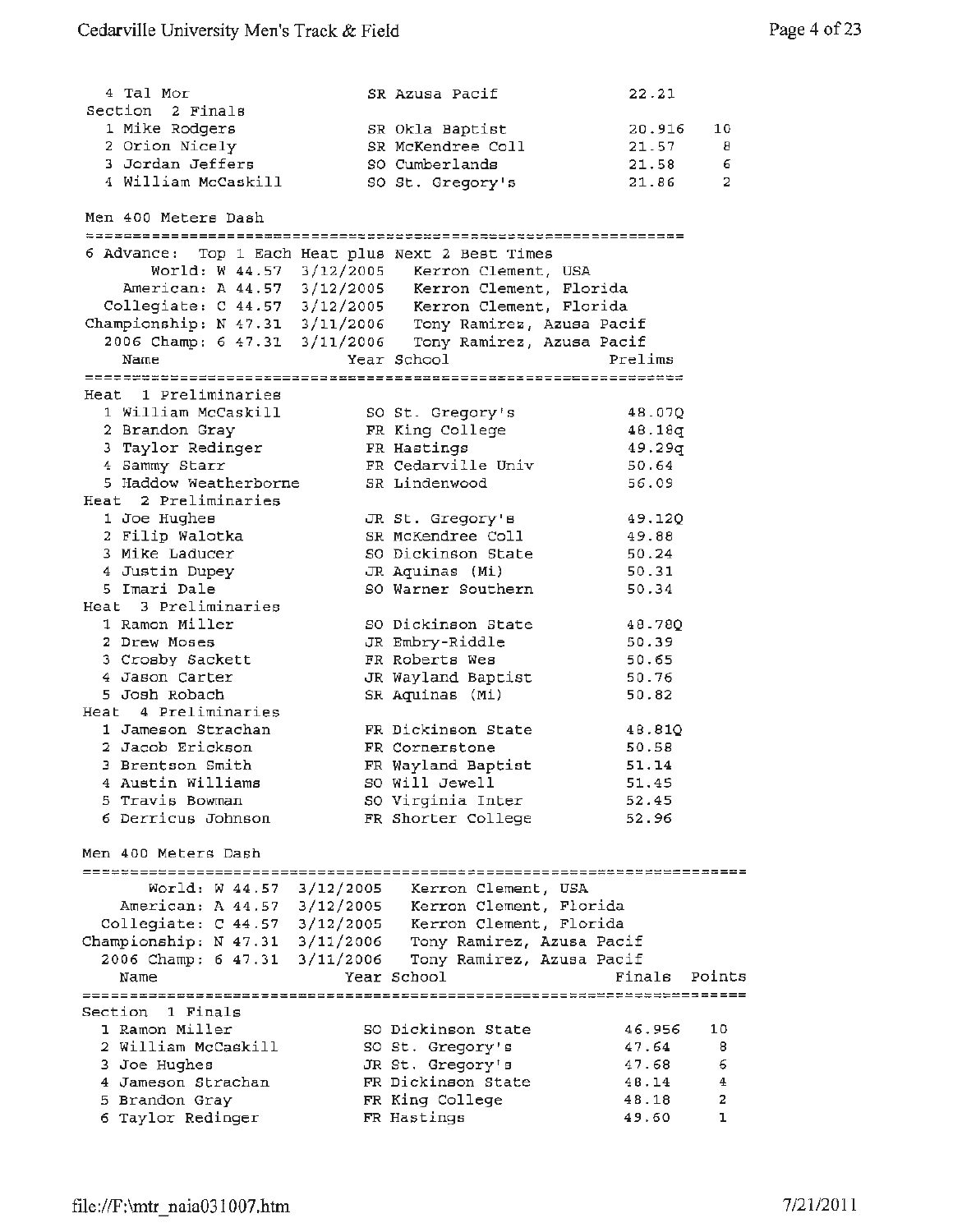Men 1 Mile Run 10 Advance: Top 3 Each Heat plus Next 4 Best Times World: W 3 :48.45 2/12/1997 Hicham El Guerrouj, MAR American: A 3:49.89 Collegiate: C 3:55.0h Championship: N 4:03.88 2006 Champ: 6 4:11.37 Name Heat 1 Preliminaries 1 Julius Rono 2 David Cheromei <sup>3</sup>Chris Sinick 4 Titus Tirop 5 Jordan Powell 6 Mike Nekuda 7 Zach Kintzley 8 Kyle Murray Denise Mokaya Heat 2 Preliminaries 1 Aron Rona 2 Evans Kiptoo 3 Derek Scott 4 Daniel Roberts 5 Luke Watkins 6 Sean Brosnan 7 Tyler Hopper 8 Mike Coates 9 Dan Ballard Men 1 Mile Run World: w 3:48.45 2/12/1997 Hicham El Guerrouj, MAR American: A 3:49.89 2/11/2005 Bernard Lagat, Nike Collegiate: C 3:55.0h 2/17/1974 Tony Waldrop, North Carolina Championship: N 4:03.88 2006 Champ: 6 4:11.37 2/11/2005 Bernard Lagat, Nike 2/17/1974 Tony Waldrop, North Carolina 1996 James Njoroge, Taylor (IN) 3/11/2006 Aron Rona, Lindenwood Year School **Prelims** JR Roberts Wes 4:18.47Q JR Virginia Inter 4:18.98Q FR Malone College 4:19.66Q so Lindenwood 4:20.48 so Ok Christian 4:21.08 JR Black Hills 4:22.98 SR Black Hills 4:23.16 FR Marian College 4:31.41 FR Friends Univ DNS so Azusa Pacif *6* 4:08.95Q FR Lindenwood 6  $4:11.32Q$ SR Cornerstone 4:12.40Q FR Cedarville Univ 4:12.45q SR Black Hills 4:15.77q so Concordia Univ  $4:16.47q$ JR Albertson Colleg 4:19.17q JR Malone College 4:21.48 so Houghton 4:22.67 1996 James Njoroge, Taylor (IN) 3/11/2006 Aron Rona, Lindenwood Name Year School Finals Points Section 1 Finals 1 Aron Rono SO Azusa Pacif 2 Julius Rone JR Roberts Wes <sup>3</sup>Daniel Roberts FR Cedarville Univ 4 David Cheromei JR Virginia Inter 5 Derek Scott SR Cornerstone 6 Sean Brosnan so Concordia Univ 7 Tyler Hopper JR Albertson Colleg <sup>8</sup>Evans·Kiptoo **FR** Lindenwood 9 Luke Watkins SR Black Hills 10 Chris Sinick **FR** Malone College Men 600 Meters Run 6 Advance: Top 1 Each Heat plus Next 2 Best Times Championship: N 1:17.86 3/11/2006 Elkana Chepsiror, Virginia Inter 2006 Champ: 6 1:17.86 3/11/2006 Elkana Chepsiror, Virginia Inter Name Year School Heat 1 Preliminaries 4:06.906 10 4:09.966 <sup>8</sup> 4:10.126 6 4:11.156 4  $4:12.92$  2 4:16.49 1 4:17.73 4:18.07 4,19.94 4:25.56 Prelims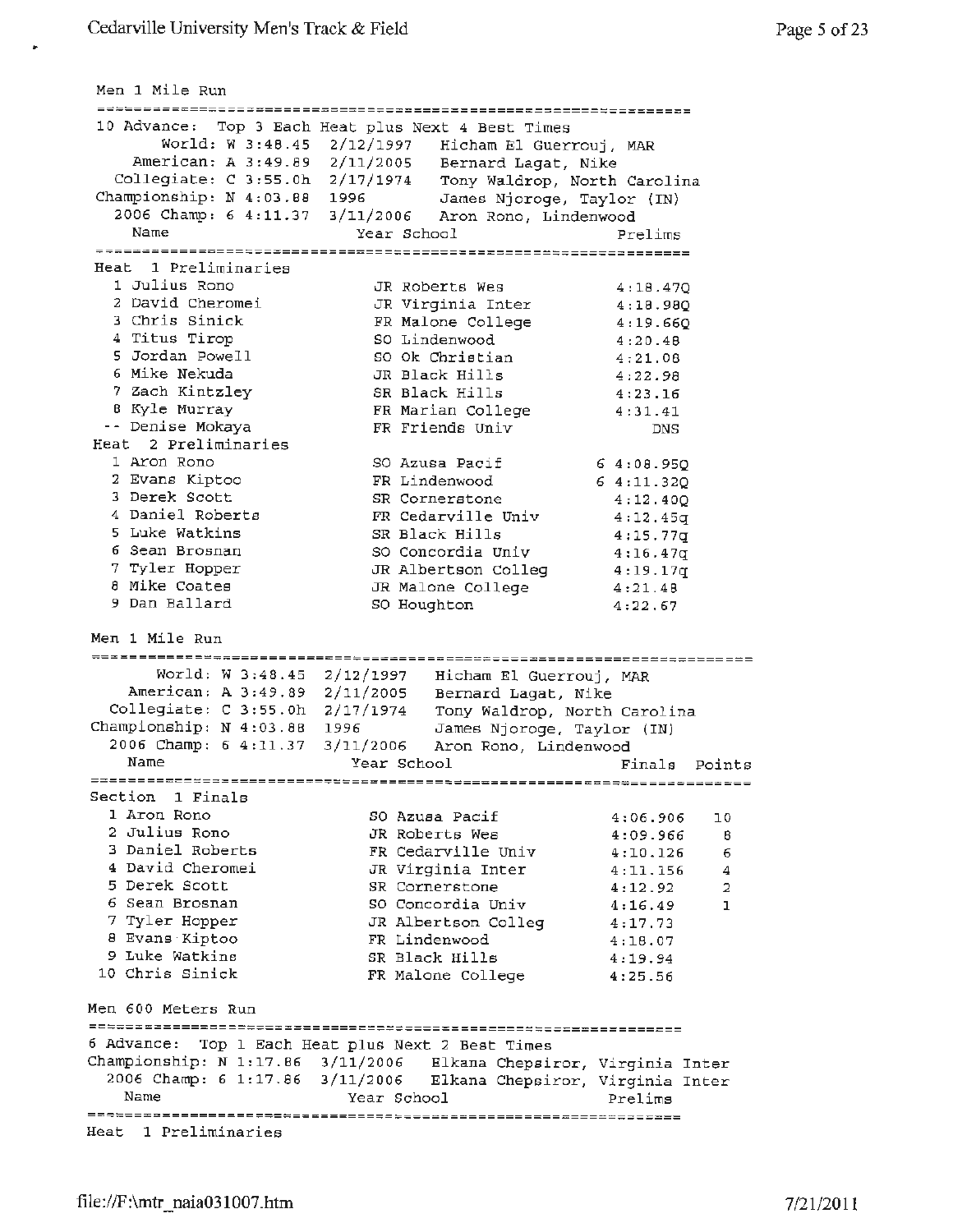| 1 Jason Zichterman                                                 | SR Azusa Pacif                                   | 1:20.35Q   |                   |
|--------------------------------------------------------------------|--------------------------------------------------|------------|-------------------|
|                                                                    |                                                  |            |                   |
| 2 Jerry Jones                                                      | SR St. Gregory's                                 | 1:20.43    |                   |
| 3 Anthony Saenz                                                    | SO Lindenwood                                    | 1:22.03    |                   |
| 4 John Holliday                                                    | SO Doane (Ne)                                    | 1:22.62    |                   |
| 5 Lemuel Halifield                                                 | Cumberlands                                      | 1:22.83    |                   |
| 6 Ross Harian                                                      | FR Okla Baptist                                  | 1:23.46    |                   |
| Heat 2 Preliminaries                                               |                                                  |            |                   |
| 1 T.J Lightsey                                                     | JR Okla Baptist                                  |            | 1:19.97Q 1:19.963 |
| 2 Jeremy Harris                                                    | SO Warner Southern                               | 1:19.97q   | 1:19.965          |
| 3 Takias Peoples                                                   | SO Myers University                              | 1:21.92    |                   |
| 4 Ryan Kraft                                                       | JR Westmont College                              | 1:21.96    |                   |
| 5 Adrian Simmons                                                   | SO Siena Hts                                     | 1:23.39    |                   |
| -- Pat Manders                                                     | SR Tiffin                                        | DQ.        | Rule $5-4-5, 6$   |
| Heat 3 Preliminaries                                               |                                                  |            |                   |
| 1 Tony Ramirez                                                     | SR Azusa Pacif                                   | 1:19.64Q   |                   |
| 2 Ahmad Rutherford                                                 | SO Virginia Inter                                | 1:20.78    |                   |
| 3 Rob Drapala                                                      | JR Simon Fraser                                  | 1:21.19    |                   |
| 4 Butrous Lasha                                                    | JR Grand View Colle                              | 1:21.89    |                   |
| -- Corey Grafe                                                     | JR Embry-Riddle                                  | DNF        |                   |
| Heat 4 Preliminaries                                               |                                                  |            |                   |
|                                                                    |                                                  |            |                   |
| 1 Lance Foster                                                     | SO Doane (Ne)                                    | 1:19.93Q   |                   |
| 2 Josh Ferry                                                       | JR Milligan Col                                  | 1:20.12q   |                   |
| 3 Brendan Cleary                                                   | FR Simon Fraser                                  | 1:20.44    |                   |
| 4 Ferrell Johns                                                    | JR St. Gregory's                                 | 1:20.45    |                   |
| -- Joshua Wood                                                     | FR Warner Southern                               | <b>DNF</b> |                   |
| -- Terron Young                                                    | SR Lindenwood                                    | DNF        |                   |
| Men 600 Meters Run                                                 |                                                  |            |                   |
| Championship: N 1:17.86 3/11/2006 Elkana Chepsiror, Virginia Inter |                                                  |            |                   |
|                                                                    |                                                  |            |                   |
| 2006 Champ: 6 1:17.86 3/11/2006 Elkana Chepsiror, Virginia Inter   |                                                  | Finals     | Points            |
| Name                                                               | Year School                                      |            |                   |
|                                                                    |                                                  |            |                   |
| Section 1 Finals                                                   |                                                  |            |                   |
| 1 Tony Ramirez                                                     | SR Azusa Pacif                                   | 1:19.09    | 10                |
| 2 T.J Lightsey                                                     | JR Okla Baptist                                  | 1:19.26    | 8                 |
| 3 Lance Foster                                                     | SO Doane (Ne)                                    | 1:19.74    | 6                 |
| 4 Jason Zichterman                                                 | SR Azusa Pacif                                   | 1:19.95    | 4                 |
| 5 Jeremy Harris                                                    | SO Warner Southern                               | 1:20.54    | 2                 |
| 6 Josh Ferry                                                       | JR Milligan Col                                  | 1:21.25    | $\mathbf 1$       |
| Men 800 Meters Run                                                 |                                                  |            |                   |
|                                                                    |                                                  |            |                   |
| 8 Advance: Top 2 Each Heat plus Next 2 Best Times                  |                                                  |            |                   |
|                                                                    | World: W 1:42.67 $3/9/1997$ Wilson Kipketer, DEN |            |                   |
| American: A 1:45.00 3/8/1992    Johnny Gray, S. Monica T.C.        |                                                  |            |                   |
| Collegiate: C 1:44.84 3/4/1989 Paul Ereng, Virginia                |                                                  |            |                   |
| Championship: N 1:47.70 1996                                       | James Njoroge, Taylor (IN)                       |            |                   |
| 2006 Champ: 6 1:52.01                                              | 3/11/2006 Mark Wieczorek, MidAmerica Naz         |            |                   |
| Name                                                               | Year School                                      | Prelims    |                   |
|                                                                    |                                                  |            |                   |
| Heat 1 Preliminaries                                               |                                                  |            |                   |
| 1 Elkana Chepsiror                                                 | JR Virginia Inter                                | 1:55.33Q   |                   |
| 2 Matt Hollman                                                     | SR Doane (Ne)                                    | 1:55.53Q   |                   |
| 3 Chad Fraser                                                      | SO Simon Fraser                                  | 1:56.57    |                   |
| 4 Jerad Koch                                                       | FR Olivet Nazar                                  | 1:56.59    |                   |
| 5 Cyle Scherger                                                    | SR Sioux Falls                                   | 1:57.38    |                   |
| 6 Shane Hague                                                      | SR SD M & T                                      | 1:57.64    |                   |
| 7 Jermaine Myers                                                   | JR McKendree Coll                                | 1:58.06    |                   |
|                                                                    |                                                  |            |                   |
| 8 Butrous Lasha                                                    | JR Grand View Colle                              | 2:04.47    |                   |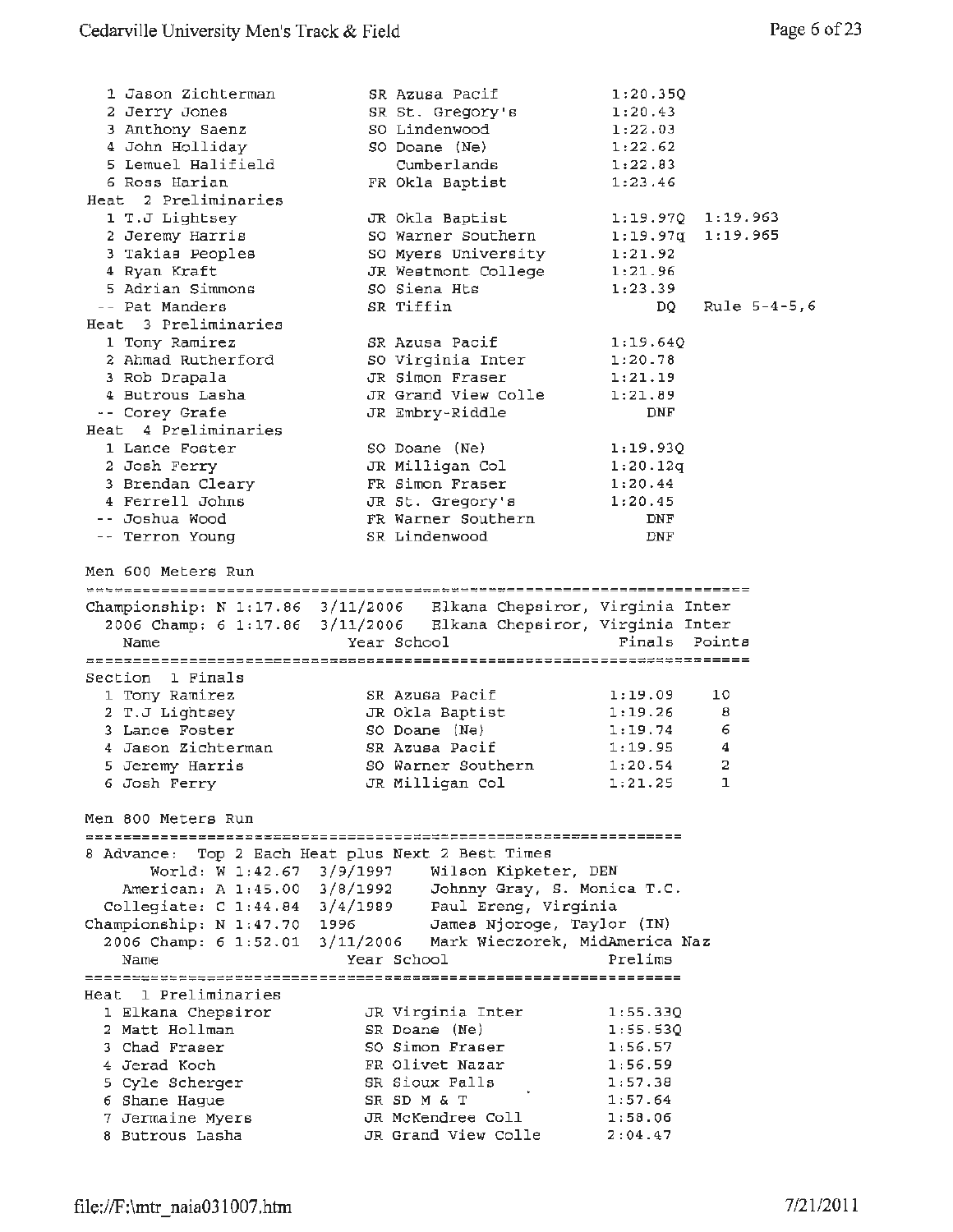| Heat 2 Preliminaries            |                                                            |                                |
|---------------------------------|------------------------------------------------------------|--------------------------------|
| 1 Elphas Sang                   | FR MidAmerica Naz                                          | 1:53.85Q                       |
| 2 Takis Pifer                   | SO Spring Arbor                                            | 1:54.140                       |
| 3 Caleb Lynch                   | JR Azusa Pacif                                             | 1:54.47q                       |
| 4 Josh Bradley                  | FR Bryan College                                           | 1:55.85                        |
| 5 Prophet Bailey                | JR Okla Baptist                                            | 1:56.89                        |
| 6 Tom Kineshanko                | JR Simon Fraser                                            | 1:57.25                        |
| 7 Mike Pivarnick                | FR Doane (Ne)                                              | 1:58.17                        |
| 8 A.J Carter                    | SO Okla Baptist                                            | 1:58.89                        |
| Heat 3 Preliminaries            |                                                            |                                |
| 1 Mark Wieczorek                | SR MidAmerica Naz                                          | 1:53.97Q                       |
| 2 Sean Brosnan                  | SO Concordia Univ                                          | 1:54.250                       |
| 3 Ryan Fadden                   | SR Houghton                                                | 1:54.99q                       |
| 4 Andrae Harper                 | SR Southwestern KS                                         |                                |
| 5 Josh Saunders                 | SO Cedarville Univ                                         | 1:55.07                        |
| 6 Adam Newton                   |                                                            | 1:55.25                        |
|                                 | SR Berry College                                           | 1:56.02                        |
| 7 John Neisler                  | FR Saint Xavier                                            | 1:57.58                        |
| -- Michael Saalfeld             | SO Concordia NE                                            | DNS                            |
| Men 800 Meters Run              |                                                            |                                |
|                                 |                                                            |                                |
| World: W 1:42.67 $3/9/1997$     | Wilson Kipketer, DEN                                       |                                |
| American: A 1:45.00 3/8/1992    | Johnny Gray, S. Monica T.C.                                |                                |
| Collegiate: C 1:44.84 3/4/1989  | Paul Ereng, Virginia                                       |                                |
| Championship: N 1:47.70 1996    | James Njoroge, Taylor (IN)                                 |                                |
| 2006 Champ: 6 1:52.01 3/11/2006 |                                                            | Mark Wieczorek, MidAmerica Naz |
| Name                            | Year School                                                | Finals<br>Points               |
|                                 |                                                            |                                |
| Section 1 Finals                |                                                            |                                |
| 1 Elphas Sang                   | FR MidAmerica Naz                                          |                                |
| 2 Elkana Chepsiror              |                                                            | 1:50.686<br>10                 |
| 3 Mark Wieczorek                | JR Virginia Inter                                          | 1:50.756<br>8                  |
|                                 | SR MidAmerica Naz                                          | 1:52.03<br>6                   |
| 4 Matt Hollman                  | SR Doane (Ne)                                              | 1:52.38<br>4                   |
| 5 Sean Brosnan                  | SO Concordia Univ                                          | 1:53.27<br>2                   |
| 6 Ryan Fadden                   | SR Houghton                                                | 1<br>1:54.64                   |
| 7 Takis Pifer                   | SO Spring Arbor                                            | 1:54.92                        |
| 8 Caleb Lynch                   | JR Azusa Pacif                                             | 1:59.50                        |
| Men 1000 Meters Run             |                                                            |                                |
|                                 | 822555588<br> =============================                |                                |
|                                 | 8 Advance: Top 2 Each Heat plus Next 2 Best Times          |                                |
|                                 | Championship: N 2:23.09 3/11/2006 Julius Rono, Roberts Wes |                                |
|                                 | 2006 Champ: 6 2:23.09 3/11/2006 Julius Rono, Roberts Wes   |                                |
| Name                            | Year School                                                | Prelims                        |
|                                 |                                                            |                                |
| Heat 1 Preliminaries            |                                                            |                                |
| 1 Herbert Rotich                | SR Spring Arbor                                            | 2:30.80Q                       |
| 2 Sergio Jimenez                | FR Dickinson State                                         | 2:30.96Q                       |
| 3 Russell Neff                  | SR Virginia Inter                                          | 2:31.00q                       |
| 4 Andrew Jacob                  | FR Midland Luth                                            | 2:31.72                        |
| 5 Martin Romero-Clark           | SO Concordia Univer                                        | 2:32.48                        |
| 6 Michael Webley                | SO Virginia Inter                                          | 2:33.12                        |
| 7 George Anderson               | SR Minot State                                             | 2:33.93                        |
| Heat<br>2 Preliminaries         |                                                            |                                |
| 1 Durrell Williams              | SO Okla Baptist                                            | 2:31.38Q                       |
| 2 Kyle Johnson                  | SR Concordia NE                                            | 2:31.46Q                       |
| 3 Dallas Henry                  | JR MidAmerica Naz                                          | 2:31.47                        |
| 4 Chris Leikert                 | SO Aquinas (Mi)                                            | 2:33.07                        |
| 5 Erick Ngeny                   | FR Embry-Riddle                                            | 2:34.24                        |
| 6 Joel Sanders                  | JR Huntington Univ.                                        | 2:34.36                        |
|                                 |                                                            |                                |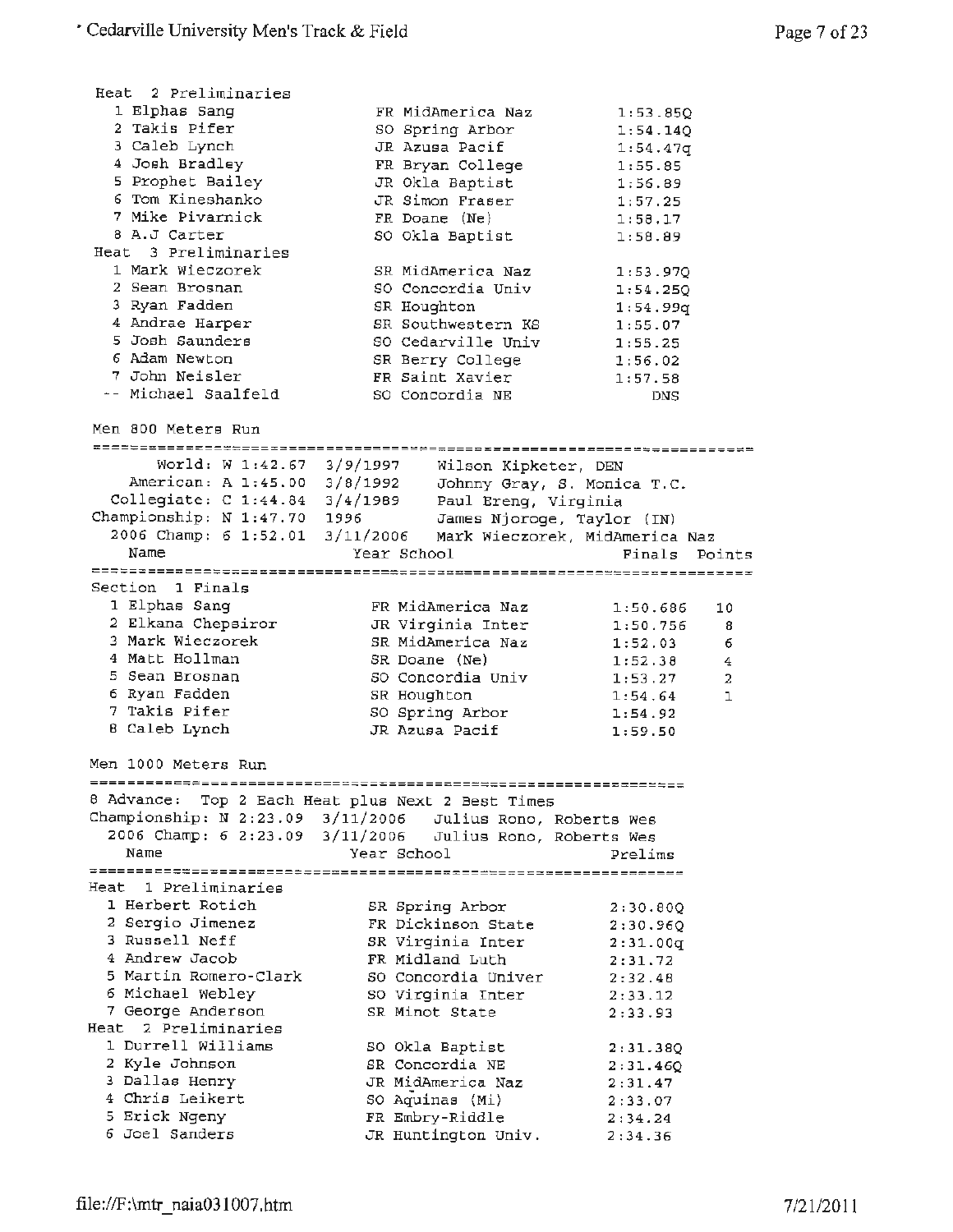| 7 Kenneth Kibii      | SO Missouri Baptist 2:36.89                                |                  |
|----------------------|------------------------------------------------------------|------------------|
| -- Denise Mokaya     | FR Friends Univ                                            | <b>DNS</b>       |
| Heat 3 Preliminaries |                                                            |                  |
| 1 Julius Rono        | JR Roberts Wes                                             | 2:30.440         |
| 2 Andrew Fuller      | FR Virginia Inter                                          | 2:30.870         |
| 3 Greg Torres        | $JR$ Doane (Ne)                                            | 2:31.12q         |
| 4 Steve Bender       | SO Missouri Baptist                                        | 2:31.20          |
| 5 Seth Fraser        | SO Simon Fraser                                            | 2:31.91          |
| 6 Cody Hannie        | SR Huntington Univ. 2:33.79                                |                  |
| 7 Jesus Cantu        | JR Northwood Un                                            | 2:39.41          |
|                      |                                                            |                  |
| Men 1000 Meters Run  |                                                            |                  |
|                      |                                                            |                  |
|                      | Championship: N 2:23.09 3/11/2006 Julius Rono, Roberts Wes |                  |
|                      | 2006 Champ: 6 2:23.09 3/11/2006 Julius Rono, Roberts Wes   |                  |
| Name                 | Year School                                                | Points<br>Finals |
|                      | --------------------                                       |                  |
| Section 1 Finals     |                                                            |                  |
| 1 Julius Rono        | JR Roberts Wes                                             | 10<br>2:23.91    |
| o waakaan pandah i   | $CD = 1 + 1 - 1 + 1 + $                                    |                  |

|                 |                                                                              |                                                                                                                                            | -8                 |
|-----------------|------------------------------------------------------------------------------|--------------------------------------------------------------------------------------------------------------------------------------------|--------------------|
|                 |                                                                              |                                                                                                                                            | - 6                |
|                 |                                                                              | 2:26.35                                                                                                                                    | 4                  |
| 5 Andrew Fuller |                                                                              | 2:27.22                                                                                                                                    | -2.                |
|                 |                                                                              | 2:28.15                                                                                                                                    | 1                  |
| 7 Greg Torres   |                                                                              | 2:28.54                                                                                                                                    |                    |
| 8 Russell Neff  |                                                                              | 2:29.78                                                                                                                                    |                    |
|                 | 2 Herbert Rotich<br>3 Sergio Jimenez<br>4 Durrell Williams<br>6 Kyle Johnson | SR Spring Arbor<br>FR Dickinson State<br>SO Okla Baptist<br>FR Virginia Inter<br>SR Concordia NE<br>$JR$ Doane $(Ne)$<br>SR Virginia Inter | 2:24.58<br>2:26.34 |

Men 3000 Meters Run

12 Advance: Top 3 Each Heat plus Next 3 Best Times World: W 7:24.90 2/6/1998 Daniel Komen, KEN American: A 7:39.23 1/27/2002 Tim Broe, adidas Collegiate: c 7:38.59 2/14/2004 Allistair Cragg, Arkansas Championship: N 7:59.79 1998 Silah Misoi, Life (GA) 2006 Champ: 6 8:20.83 3/11/2006 David Cheromei, Virginia Inter Name Year School Prelims Heat 1 Preliminaries JR Virginia Inter 8:41.87Q 1 David Cheromei so Malone College 2 Nik Schweikert 8:42.19Q JR Virginia Inter 3 Matt Neff 8:43.98Q SO Fresno Pacif 8:46.04q 4 Eloy Quintana s Matt St. James 8:47.04 SR Roberts Wes 8:49.84 6 Wegene Degefa SO Roberts Wes 8:53.26 7 Nick Johnson SO Huntington Univ. SO Okla Baptist 8:55.58 8 Lance Goodwin 9 Tim Brink SR Concordia Univ 8:58.07 10 Simien Tooh 8:59.45 FR MidAmerica Naz 9:01.19 11 Anthony Flores JR Missouri Valley 12 Steve Lane FR Spring Arbor 9:08.48 13 Bryan Pittman SR Cedarville Univ 9:14.21 Heat 2 Preliminaries 1 Evans Kiptoo 8:37.40Q FR Lindenwood 2 Daniel Goetz FR Bryan College 8:38.SOQ SR Concordia Univ 8:39.42Q 3 **Mike** Schmidt SO Black Hills **4** Cody Bordewyk  $8:40.45q$ s Zach Burdick SR Minot State 8:41.68q SR Ok Christian 8:48.75 6 Kenneth Bowling 8:54.72 7 Dan Lindbloom SO Huntington Univ . SO Indiana Wesleyan 8:55.93

8 Bryan Hazel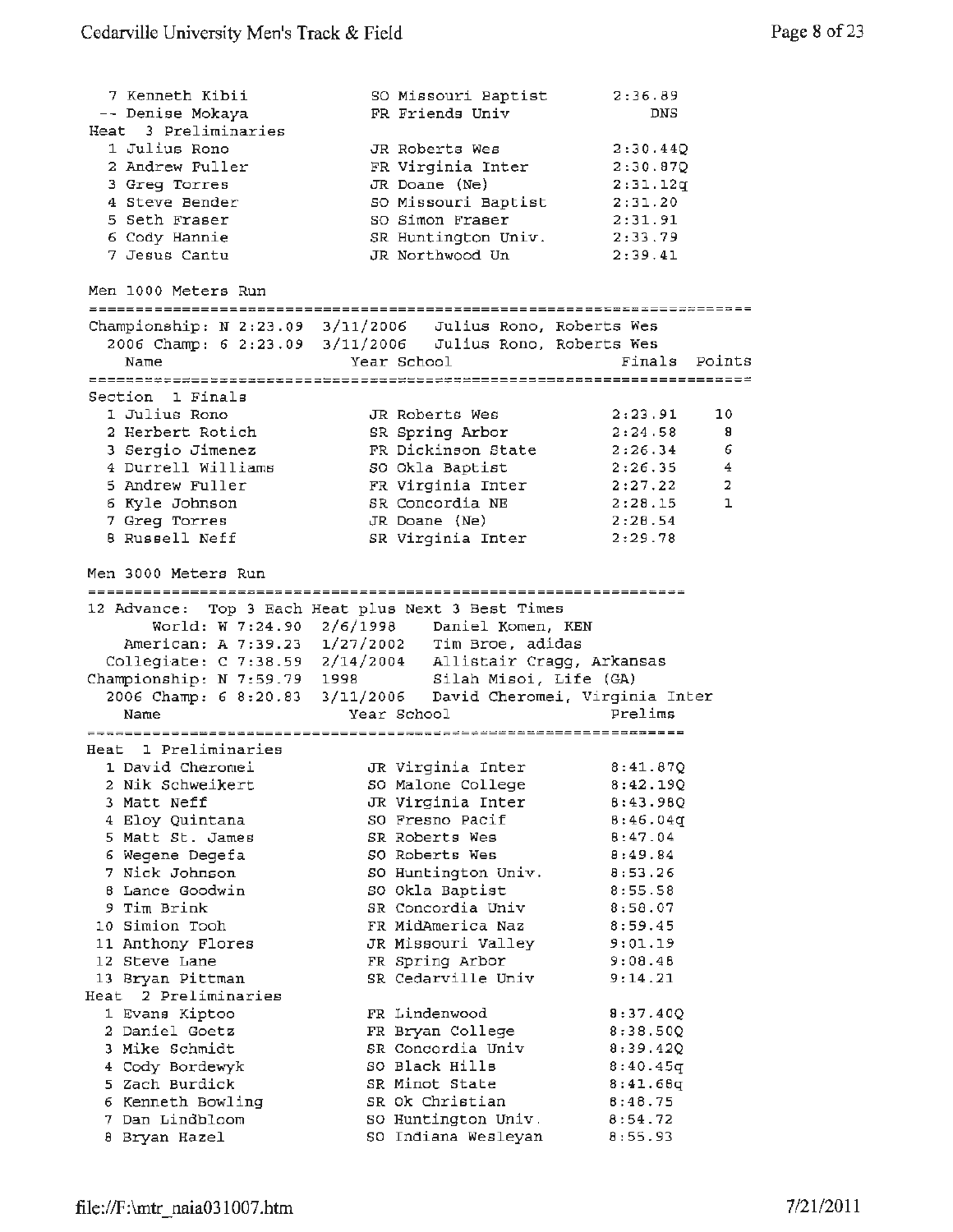|             | 9 Benny Madrigal<br>10 Tyler Hart                                                                                |               | SO Fresno Pacif<br>FR Northwest Univ   | 9:00.87<br>9:03.77 |                              |
|-------------|------------------------------------------------------------------------------------------------------------------|---------------|----------------------------------------|--------------------|------------------------------|
|             | 11 Vincent Morogah                                                                                               |               | JR Missouri Baptist                    | 9:04.66            |                              |
|             | 12 Joseph Lopez<br>Heat 3 Preliminaries                                                                          |               | FR Concordia Univ                      | 9:16.78            |                              |
|             | 1 Ryan Kienzle                                                                                                   |               |                                        |                    |                              |
|             | 2 Dylan Gant                                                                                                     |               | JR Malone College<br>JR Simon Fraser   | 8:43.13Q           |                              |
|             | 3 James Hansen                                                                                                   |               | SR Black Hills                         | 8:45.93Q           |                              |
|             | 4 Robert Deo                                                                                                     | JR Siena Hts  |                                        | 8:47.520           |                              |
|             | 5 Chris Heezen                                                                                                   |               | JR Dakota State Uni                    | 8:52.77            |                              |
|             | 6 Wes Muller                                                                                                     |               |                                        | 8:54.38            |                              |
|             | 7 Paul Robinson                                                                                                  |               | SO Cornerstone                         | 8:57.39            |                              |
|             |                                                                                                                  |               | FR Malone College                      | 8:59.29            |                              |
|             | 8 Zach Ripley<br>9 Yared Tekle                                                                                   |               | FR Cornerstone<br>FR Benedictine       | 9:01.87            |                              |
|             | 10 Theron Stoltzus                                                                                               |               |                                        | 9:03.39            |                              |
|             | 11 Pat Marion                                                                                                    |               | SR Okla Baptist                        | 9:17.65            |                              |
|             | 12 Brendan McKee                                                                                                 |               | JR Concordia Univ                      | 9:23.95            |                              |
|             |                                                                                                                  |               | SO Walsh (Oh)                          | 9:29.62            |                              |
|             | Men 3000 Meters Run                                                                                              |               |                                        |                    |                              |
|             | World: W 7:24.90 2/6/1998 Daniel Komen, KEN                                                                      |               |                                        |                    |                              |
|             | American: A 7:39.23 1/27/2002 Tim Broe, adidas                                                                   |               |                                        |                    |                              |
|             |                                                                                                                  |               |                                        |                    |                              |
|             | Collegiate: C 7:38.59 2/14/2004 Allistair Cragg, Arkansas<br>Championship: N 7:59.79 1998 Silah Misoi, Life (GA) |               |                                        |                    |                              |
|             | 2006 Champ: 6 8:20.83 3/11/2006 David Cheromei, Virginia Inter                                                   |               |                                        |                    |                              |
| Name        |                                                                                                                  | Year School   |                                        | Finals             | Points                       |
|             |                                                                                                                  |               |                                        |                    |                              |
|             | Section 1 Finals                                                                                                 |               |                                        |                    |                              |
|             | 1 David Cheromei                                                                                                 |               | JR Virginia Inter                      | 8:21.68            | 10                           |
|             | 2 Ryan Kienzle                                                                                                   |               | JR Malone College                      | 8:23.87            |                              |
|             | 3 Evans Kiptoo                                                                                                   |               | FR Lindenwood                          |                    | 8                            |
|             | 4 Dylan Gant                                                                                                     |               | JR Simon Fraser                        | 8:24.63            | 6<br>$\overline{\mathbf{4}}$ |
|             | 5 James Hansen                                                                                                   |               | SR Black Hills                         | 8:31.96            | $\overline{2}$               |
|             | 6 Cody Bordewyk                                                                                                  |               | SO Black Hills                         | 8:32.42            |                              |
|             | 7 Zach Burdick                                                                                                   |               | SR Minot State                         | 8:32.85            | ı                            |
|             | 8 Eloy Quintana                                                                                                  |               |                                        | 8:33.53            |                              |
|             | 9 Nik Schweikert                                                                                                 |               | SO Fresno Pacif                        | 8:34.88            |                              |
|             |                                                                                                                  |               | SO Malone College                      | 8:38.76            |                              |
|             | 10 Matt Neff                                                                                                     |               | JR Virginia Inter                      | 8:44.88            |                              |
|             | 11 Mike Schmidt                                                                                                  |               | SR Concordia Univ                      | 8:54.86            |                              |
|             | 12 Daniel Goetz                                                                                                  |               | FR Bryan College                       | 8:58.31            |                              |
|             | Men 5000 Meters Run                                                                                              |               |                                        |                    |                              |
| 12 Advance: |                                                                                                                  |               | Top 3 Each Heat plus Next 3 Best Times |                    |                              |
|             | World: W 12:49.60 2/20/2004 Kenenisa Bekele, ETH                                                                 |               |                                        |                    |                              |
|             | American: A 13:20.55 2/12/1982                                                                                   |               | Doug Padilla, Athletics West           |                    |                              |
|             | Collegiate: C 13:20.4h 2/6/1981                                                                                  |               | Suleiman Nyambui, UTEP                 |                    |                              |
|             | Championship: N 13:52.15 1999                                                                                    |               |                                        |                    |                              |
|             |                                                                                                                  |               | Silah Misoi, Life (GA)                 |                    |                              |
| Name        | 2006 Champ: 6 14:26.76 3/11/2006 Fernando Cabada, Virginia Inter                                                 | Year School   |                                        |                    |                              |
|             |                                                                                                                  |               |                                        | Prelims            |                              |
|             | Heat 1 Preliminaries                                                                                             |               |                                        |                    |                              |
|             | 1 Aron Rono                                                                                                      |               | SO Azusa Pacif                         |                    |                              |
|             | 2 Luka Thor                                                                                                      |               | SO Concordia NE                        | 14:59.32Q          |                              |
|             | 3 Kacey Carr                                                                                                     |               |                                        | 15:01.490          |                              |
|             | 4 Jesus Chavez                                                                                                   |               | JR Olivet Nazar                        | 15:03.590          |                              |
|             | 5 Brian Keilen                                                                                                   |               | JR Virginia Inter                      | 15:04.37q          |                              |
|             |                                                                                                                  |               | SR Aquinas (Mi)                        | 15:16.21           |                              |
|             | 6 Justin Baum                                                                                                    |               | JR Malone College                      | 15:21.70           |                              |
|             | 7 Denis Bull Olinga                                                                                              |               | JR Missouri Baptist                    | 15:33.29           |                              |
|             | 8 Joe Fuchs                                                                                                      | JR Lindenwood |                                        | 15:36.62           |                              |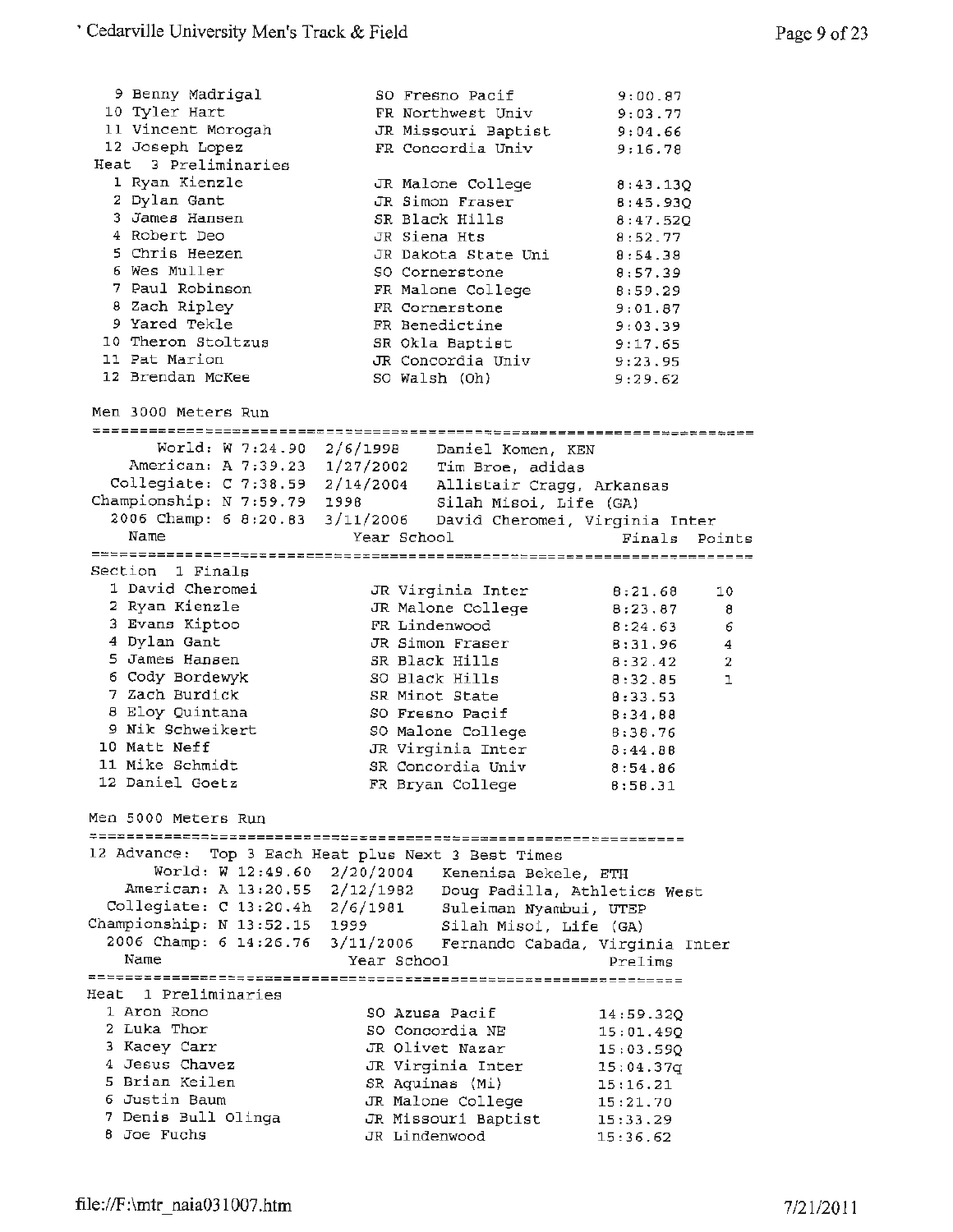| 9 Justin Garrard                                                             | SO Ottawa Universit                       | 15:46.54                   |
|------------------------------------------------------------------------------|-------------------------------------------|----------------------------|
| 10 Trent Waage                                                               | JR Black Hills                            | 15:47.47                   |
| 11 Kevin Mills                                                               | SR Spring Arbor                           | 15:55.63                   |
| 12 Scott Assenmacher                                                         | SR Aquinas (Mi)                           | 15:57.48                   |
| -- Mitch Hoffman                                                             | FR Aquinas (Mi)                           | DNF                        |
| Heat 2 Preliminaries                                                         |                                           |                            |
| 1 David Cheromei<br>2 Lenin Zapata                                           | JR Virginia Inter<br>SO Virginia Inter    | 15:07.67Q                  |
| 3 Alae Eddine Khannouchi                                                     | FR Virginia Inter                         | 15:07.70Q<br>15:07.72Q     |
| 4 Porfirio Parra                                                             | FR Dickinson State                        | 15:15.58q                  |
| 5 Tim Badley                                                                 | JR Concordia Univer                       | 15:16.90                   |
| 6 Tyler Tyndell                                                              | FR Okla Baptist                           | 15:28.65                   |
| 7 Brandon Bertram                                                            | SR Black Hills                            | 15:34.05                   |
| 8 Caleb Mesa                                                                 | FR Azusa Pacif                            | 15:35.90                   |
| 9 Ryan Richert                                                               | FR Olivet Nazar                           | 15:37.20                   |
| 10 Chad Roberts                                                              | SO Tiffin                                 | 15:37.79                   |
| 11 Martin Hernandez                                                          | FR Virginia Inter                         | 15:43.07                   |
| 12 Andrew Dixon                                                              | SO Westmont College                       | 16:25.25                   |
| 13 Joseph Njeri                                                              | SO Huntington Univ.                       | 16:31.35                   |
| Heat 3 Preliminaries                                                         |                                           |                            |
| 1 Noah Too                                                                   | SO MidAmerica Naz                         | 14:46.890                  |
| 2 Marcio Venancio                                                            | SR Concordia Univ                         | 14:59.630                  |
| 3 Brian Ball                                                                 | JR Biola University                       | 15:01.52Q                  |
| 4 Allen Wood                                                                 | JR Black Hills                            | 15:08.44q                  |
| 5 Jason Valenzuela                                                           | FR Vanguard Univ                          | 15:16.30                   |
| 6 Josh Laughlin                                                              | SO Cumberlands                            | 15:19.54                   |
| 7 Joey Purpura                                                               | FR Virginia Inter                         | 15:21.73                   |
| 8 Evan Gaynor                                                                | FR Malone College 15:22.60                |                            |
| 9 John Kungu                                                                 | SR Dickinson State 15:36.44               |                            |
| 10 Andres Padilla                                                            | SO Concordia Univ                         | 15:42.28                   |
| 11 Drew Collette                                                             | FR Cornerstone                            | 15:55.44                   |
| -- Austin Richmond                                                           | SO Webber Internati                       | DNF                        |
| Men 5000 Meters Run                                                          |                                           |                            |
| Votossassassassassassassassassassassastelessassassassassassassassassassassas |                                           |                            |
| World: W 12:49.60 $2/20/2004$                                                | Kenenisa Bekele, ETH                      |                            |
| American: A 13:20.55 2/12/1982                                               | Doug Padilla, Athletics West              |                            |
| Collegiate: C 13:20.4h 2/6/1981                                              | Suleiman Nyambui, UTEP                    |                            |
| Championship: N 13:52.15 1999                                                | Silah Misoi, Life (GA)                    |                            |
| 2006 Champ: 6 14:26.76                                                       | 3/11/2006 Fernando Cabada, Virginia Inter |                            |
| Name                                                                         | Year School                               | Finals<br>Points           |
|                                                                              |                                           |                            |
| Section 1 Finals                                                             |                                           |                            |
| 1 Aron Rono                                                                  | SO Azusa Pacif                            | 14:22.446<br>10            |
| 2 Noah Too                                                                   | SO MidAmerica Naz                         | 14:23.676<br>8             |
| 3 David Cheromei                                                             | JR Virginia Inter                         | 6<br>14:27.11              |
| 4 Marcio Venancio                                                            | SR Concordia Univ                         | 4<br>14:44.61              |
| 5 Brian Ball                                                                 | JR Biola University                       | $\overline{a}$<br>14:49.28 |
| 6 Lenin Zapata                                                               | SO Virginia Inter                         | 1<br>14:50.05              |
| 7 Luka Thor                                                                  | SO Concordia NE                           | 15:07.59                   |
| 8 Porfirio Parra                                                             | FR Dickinson State                        | 15:07.91                   |
| 9 Jesus Chavez                                                               | JR Virginia Inter                         | 15:14.82                   |
| 10 Kacey Carr                                                                | JR Olivet Nazar                           | 15:43.21                   |
| -- Alae Eddine Khannouchi                                                    | FR Virginia Inter                         | DNF                        |
| -- Allen Wood                                                                | JR Black Hills                            | DNF                        |
| Men 3000 Meters Race Walk                                                    |                                           |                            |
|                                                                              |                                           |                            |
| Championship: N 12:16.56 2002 Lachlan McDonald, Wisconsin- Parkside          |                                           |                            |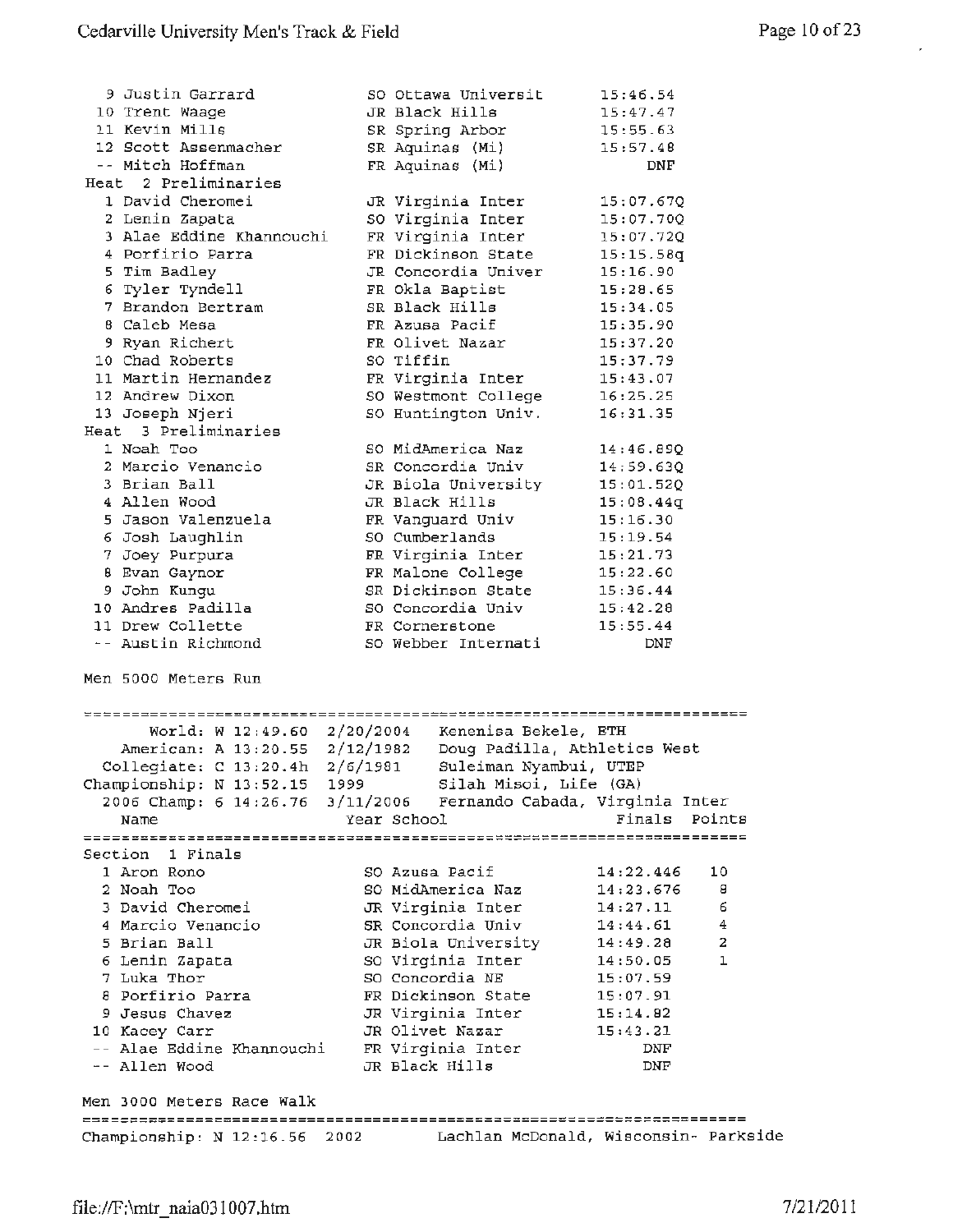|                                   | 2006 Champ: 6 13:13.27 3/10/2006 Patrick Stroupe, Central Meth |             |                 |
|-----------------------------------|----------------------------------------------------------------|-------------|-----------------|
| Name                              | Year School                                                    | Finals      | Points          |
|                                   |                                                                |             |                 |
| Section 1                         |                                                                |             |                 |
| 1 Patrick Stroupe                 | SR Central Meth                                                | 13:44.42    | 10              |
| 2 Chris Tegtmeier<br>3 Chris Diaz | FR Concordia NE                                                | 14:03.76    | в               |
|                                   | SO Malone College                                              | 14:06.38    | 6               |
| 4 Thiago Ferreira                 | SO Missouri Valley                                             | 14:31.18    | $\overline{4}$  |
| 5 Kevin Conrey                    | SR Missouri Valley 14:31.74                                    |             | 2               |
| 6 Paul Greive                     | FR Concordia Univ                                              | 14:38.06    | 1               |
| 7 Geoff Karhoff                   | SO Central Meth                                                | 14:41.66    |                 |
| 8 Nathan Dreher                   | SO Concordia NE                                                | 14:49.16    |                 |
| 9 Jon Ripke                       | SR Concordia NE                                                | 15:10.58    |                 |
| 10 Brad Sinick                    | JR Malone College                                              | 15:27.96    |                 |
| 11 Joe Carmany                    | SO Malone College                                              | 15:32.51    |                 |
| 12 Tom Stollee                    | FR Concordia NE                                                | 15:47.86    |                 |
| 13 Chris Dehning                  | SO Concordia NE                                                | 16:18.54    |                 |
| 14 Josh Montenero                 | SR Tiffin                                                      | 16:20.61    |                 |
| -- Kelvin Shuneson                | FR Cornerstone                                                 | DO –        | loss of contact |
| -- Brandon Hislop                 | SO Dakota Wesl                                                 |             | DQ lifting      |
| -- Peter Muldoon                  | FR Virginia Inter                                              | DQ —        | loss of contact |
| Men 60 Meters Hurdles             |                                                                |             |                 |
|                                   |                                                                |             |                 |
|                                   | 12 Advance: Top 1 Each Heat plus Next 6 Best Times             |             |                 |
|                                   | World: W 7.30 3/3/1994 Colin Jackson, GBR                      |             |                 |
|                                   | American: A 7.36 1/16/1987 Foster/ Johnson, World Class/ Nike  |             |                 |
|                                   | Collegiate: C 7.47 2/7/1997 Reggie Torian, Wisconsin           |             |                 |
|                                   | Championship: N 8.09 3/11/2006 Lamar Baskin, Okla Baptist      |             |                 |
|                                   | 2006 Champ: 6 8.09 3/11/2006 Lamar Baskin, Okla Baptist        |             |                 |
| Name                              | Year School                                                    | Prelims     |                 |
|                                   |                                                                |             |                 |
| Heat 1 Preliminaries              |                                                                |             |                 |
| 1 Matt Sparks                     | SR Azusa Pacif                                                 | 8.22Q       |                 |
| 2 David Pichler                   | JR Azusa Pacif                                                 | 8.38q       |                 |
| 3 Ryan Bundenthal                 | SR Cedaryille Univ                                             | 8.45        |                 |
| 4 Zach Weber                      | JR Indiana Wesleyan                                            | 8.46        |                 |
|                                   |                                                                |             |                 |
| 5 Jeremy Vondenkamp               | FR Benedictine                                                 | 9.00        |                 |
| -- Dan Kober                      | SO Concordia NE                                                | DNS         |                 |
| Heat 2 Preliminaries              |                                                                |             |                 |
| 1 Lamar Baskin                    | JR Okla Baptist                                                | 8.19Q       |                 |
| 2 Robbie Cundy                    | SR Northwestern (IA)                                           | 8.35g       |                 |
| 3 Howard Walls                    | SO Embry-Riddle                                                | B.38q       |                 |
| 4 Allan Ayala                     | FR Dickinson State                                             | 8.65        |                 |
| 5 Kenton Taylor                   | JR Missouri Baptist                                            | 8.75        |                 |
| Heat 3 Preliminaries              |                                                                |             |                 |
| 1 Adam Landerfield                | SR Doane (Ne)                                                  | 8.28Q       |                 |
| 2 Ramon Reams                     | SR Hastings                                                    | 8.40q       |                 |
| 3 Trent Voth                      | SR Tabor                                                       | 8.68        |                 |
| 4 Toby Ball                       | SR Dakota State Uni                                            | 8,95        |                 |
| -- Rod Waters                     | JR Bethel College                                              | $_{\rm FS}$ |                 |
| Heat 4 Preliminaries              |                                                                |             |                 |
| 1 Jordan Burnette                 | JR Azusa Pacif                                                 | 8.41Q       |                 |
| 2 Eric Risinger                   | SO Midland Luth                                                | 8.42        |                 |
| 3 Chris Plank                     | JR Ok Christian                                                | 8.52        |                 |
| 4 Nate Scott                      | FR Shorter College                                             | 8.67        |                 |
| 5 Aze Perkins                     | FR Vanguard Univ                                               | 8.77        |                 |
| 6 Kevin Wood                      | FR Will Jewell                                                 | 9.14        |                 |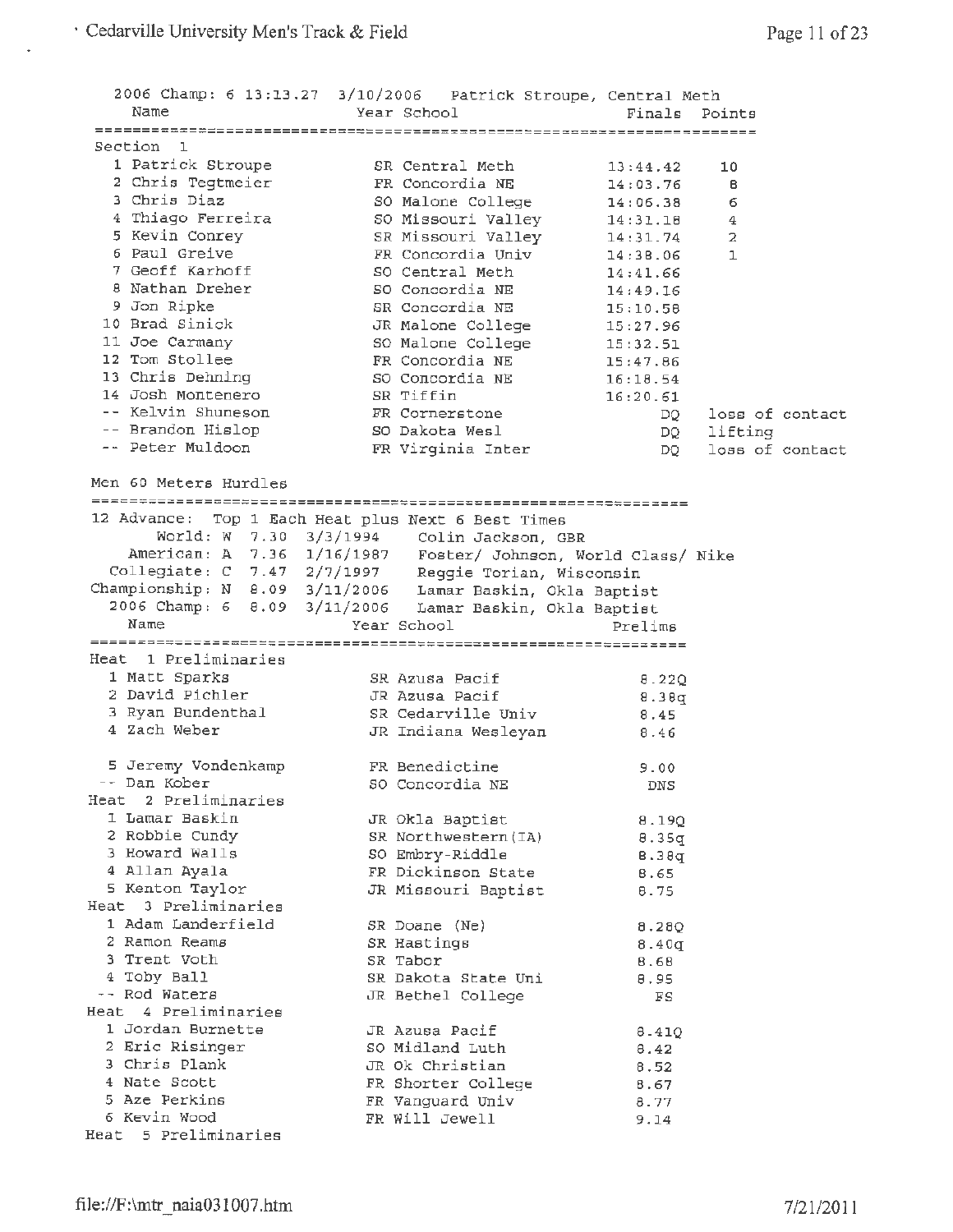l,

| 1 Gentell Sykes<br>2 Zach Witt<br>3 Brad Gamble<br>4 John Greathouse<br>5 Greg Chmielecki<br>-- Kenneth Scott<br>Heat 6 Preliminaries<br>1 John Bowman<br>2 Nate Nasca<br>3 Luke Geisinger<br>4 Jesse King<br>5 Tyler Flattum<br>6 Chad Johnson |           | SR Missouri Baptist<br>SR Doane (Ne)<br>SO Hastings<br>JR Tiffin<br>SR Notre Dame<br>JR Warner Southern<br>SO Indiana Wesleyan<br>JR Azusa Pacif<br>SO Will Jewell<br>SO McKendree Coll<br>JR SD M & T<br>SO Central Meth | 8.330<br>6.46<br>8,49<br>8.51<br>8.87<br>DNS<br>8.210<br>8.39q<br>8.40q<br>8.41<br>8.61<br>8.68 |                             |
|-------------------------------------------------------------------------------------------------------------------------------------------------------------------------------------------------------------------------------------------------|-----------|---------------------------------------------------------------------------------------------------------------------------------------------------------------------------------------------------------------------------|-------------------------------------------------------------------------------------------------|-----------------------------|
| Men 60 Meters Hurdles                                                                                                                                                                                                                           |           |                                                                                                                                                                                                                           |                                                                                                 |                             |
| 6 Advance: Top 2 Each Heat plus Next 2 Best Times<br>Collegiate: C 7.47 2/7/1997 Reggie Torian, Wisconsin<br>Championship: N 8.09 3/11/2006 Lamar Baskin, Okla Baptist<br>Name                                                                  |           | World: W 7.30 3/3/1994 Colin Jackson, GBR<br>American: A 7.36 1/16/1987 Foster/ Johnson, World Class/ Nike<br>2006 Champ: 6 8.09 3/11/2006 Lamar Baskin, Okla Baptist<br>Year School                                      | Semis                                                                                           |                             |
| Heat 1 Semi-Finals                                                                                                                                                                                                                              |           |                                                                                                                                                                                                                           |                                                                                                 |                             |
| 1 Lamar Baskin<br>2 Adam Landerfield<br>3 Luke Geisinger<br>4 Howard Walls<br>5 David Pichler                                                                                                                                                   |           | JR Okla Baptist<br>SR Doane (Ne)<br>SO Will Jewell<br>SO Embry-Riddle<br>JR Azusa Pacif                                                                                                                                   | 8.250<br>8.400<br>8.41<br>8.48<br>8.51                                                          |                             |
| -- Gentell Sykes<br>Heat 2 Semi-Finals                                                                                                                                                                                                          |           | SR Missouri Baptist                                                                                                                                                                                                       | DNF                                                                                             |                             |
| 1 Matt Sparks<br>2 Robbie Cundy<br>3 Nate Nasca<br>4 Ramon Reams<br>5 Jordan Burnette<br>-- John Bowman                                                                                                                                         |           | SR Azusa Pacif<br>SR Northwestern (IA)<br>JR Azusa Pacif<br>SR Hastings<br>JR Azusa Pacif<br>SO Indiana Wesleyan                                                                                                          | 8.140<br>8.24Q<br>0.25q<br>8.31q<br>8.52<br>DNF                                                 |                             |
| Men 60 Meters Hurdles                                                                                                                                                                                                                           |           |                                                                                                                                                                                                                           |                                                                                                 |                             |
| Collegiate: C 7.47 2/7/1997<br>Championship: $N = 8.09 = 3/11/2006$<br>2006 Champ: 6<br>8.09                                                                                                                                                    | 3/11/2006 | World: W 7.30 3/3/1994 Colin Jackson, GBR<br>American: A 7.36 1/16/1987 Foster/ Johnson, World Class/ Nike<br>Reggie Torian, Wisconsin<br>Lamar Baskin, Okla Baptist<br>Lamar Baskin, Okla Baptist                        |                                                                                                 |                             |
| Name                                                                                                                                                                                                                                            |           | Year School                                                                                                                                                                                                               | Finals                                                                                          | Points                      |
| Section 1 Finals                                                                                                                                                                                                                                |           |                                                                                                                                                                                                                           |                                                                                                 |                             |
| 1 Matt Sparks<br>2 Lamar Baskin<br>3 Adam Landerfield<br>4 Robbie Cundy<br>5 Ramon Reams<br>6 Nate Nasca                                                                                                                                        |           | SR Azusa Pacif<br>JR Okla Baptist<br>SR Doane (Ne)<br>SR Northwestern (IA)<br>SR Hastings<br>JR Azusa Pacif                                                                                                               | 8.076<br>8.29<br>8.32<br><b>B.38</b><br>8.40<br>8.65                                            | 10<br>8<br>6<br>4<br>2<br>ı |
| Men 4x400 Meters Relay                                                                                                                                                                                                                          |           |                                                                                                                                                                                                                           |                                                                                                 |                             |
| 6 Advance: Top 1 Each Heat plus Next 2 Best Times                                                                                                                                                                                               |           | ----------------------<br>World: W 3:02.83 3/7/1999 United States, USA                                                                                                                                                    |                                                                                                 |                             |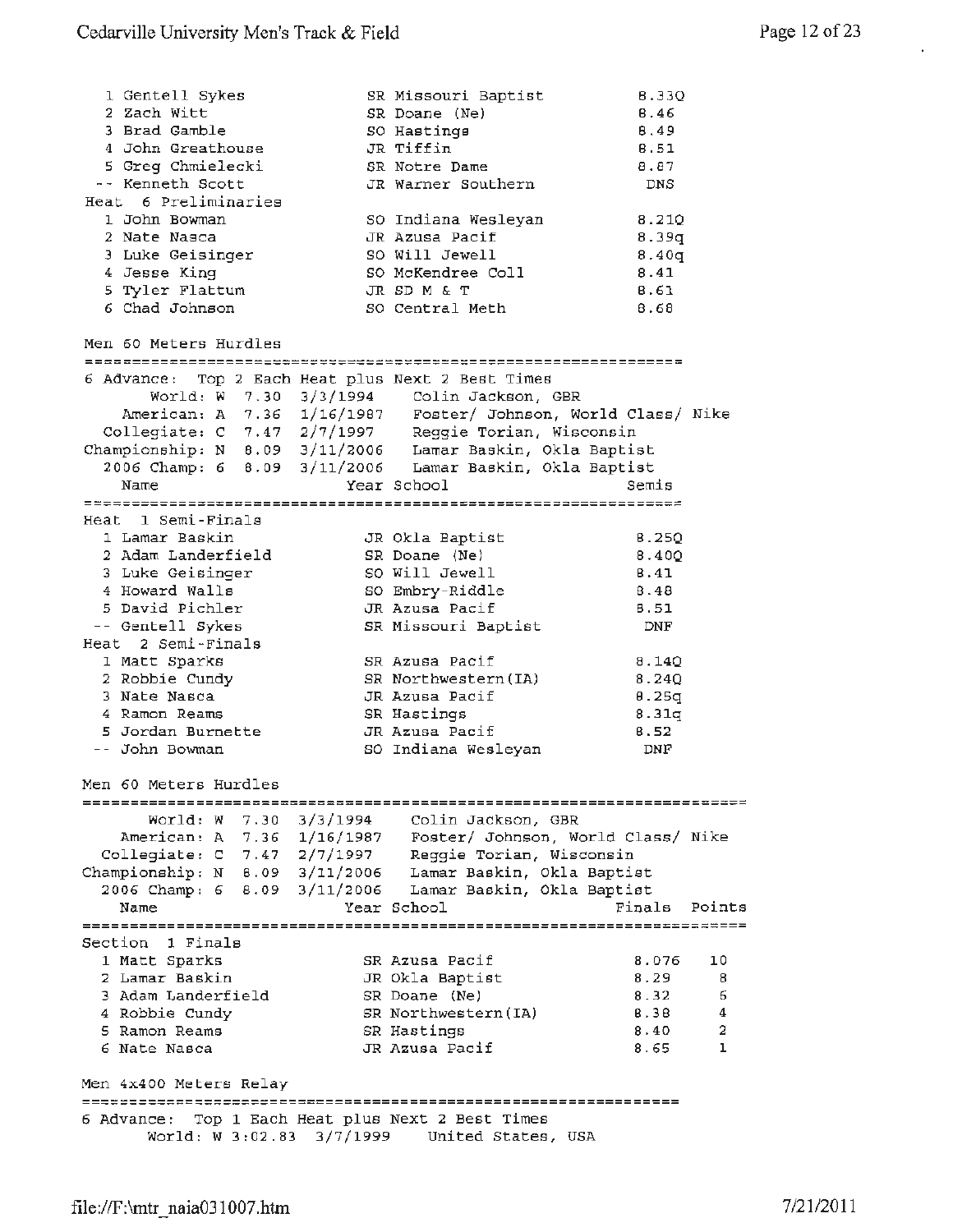```
American: A 3:01.96 2/11/2006 U.S.A., U.S.A. 
                          Clement, Spearmon, Williamson, Wariner 
   Collegiate: C 3:03.51 2005 Florida, Florida 
                          Clark, Middleton, Pastor, Clement 
 Championship: N 3:11.99 3/11/2006 
Dickinson State University, 
Dickinson Stat 
                          F Rose, R 
Miller, T Barry, A Cleare 
   2006 Champ: 6 3:11.99 3/11/2006 
Dickinson State University, 
Dickinson Stat 
     School 
 Heat 1 Preliminaries 
   1 Doane College (Ne) 
      1) Lance Foster SO 
      3) Joel Bacon SR 
                          F Rose, 
R 
Miller, T Barry, A Cleare 
   2McKendree College (Il) 
     1) Jermaine Myers JR 
     3) Orion Nicely SR 
   3Hastings College (Ne) 
     1) Taylor Redinger FR 
     3) Lance Beethe SR 
  4Warner Southern College 
      1) Imari Dale SO 
      3) Ralph Florvella SR 
  5Concordia Univ. (Ne) 
     1) James Boeder SO 
     3) Jordan Tucker SO 
Heat 2 Preliminaries 
  1 Oklahoma Baptist Univ . 
      1) Olasubomi Bashorun SO 
      3) James Hall SR 
  2 MidAmerica Nazarene University
     1) Omar Dyer SO 
     3) Elphas Sang FR 
  3Aquinas College (Mi) 
     1) Justin Dupey JR 
     3) Andy Vereecke FR 
  4 Wayland Baptist University 
     1) Jason Carter JR 
     3) Adam Hernandez SO 
  5 Webber International Univ. 
     1) Carlos Guerrero so 
     3) James Campbell SO 
Heat 3 Preliminaries 
  1 Dickinson State University 
     1) Allan Ayala FR 
     3) Mike Laducer so 
  2 Virginia Intermont College 
     1) Devin Carr SO 
     3) Chris Moon SO 
  3 Azusa Pacific University 
     1) Matt Sparks SR 
     3) Tal Mor SR 
  4 Tiffin University 
     1) Michael Ballistrea SO 
2) Chad Johnson JR 
     3) Marcus Johnson so 
  5 Cornerstone Univ (Mi) 
     1) Kurtis Koffkey FR 
     3) Brad Smith JR 
Heat 4 Preliminaries 
  1 St. Gregory's University (Ok) 
                                                         Prelims 
                                                         3:13.40Q 
                                         2) Jess Wimmer SO 
                                         4) Greg Torres JR 
                                                         3;15.34 
                                         2) Filip Walotka SR 
                                         4) Jeffery Brown FR 
                                                        3:19.67 
                                  2) Tyler Keyser SO<br>4) Brandon Diamond
                                       4) Brandon Diamond SR 
                                                         3:19.84 
                                         2) Joshua wood FR 
                                         4) Jeremy Harris SO 
                                                         3:23.77 
                                         2) Johnny Rempfer so 
                                         4) Dan Kober SO 
                                                         3:18.43Q 
                                    2) Derek Nettles SR 
                                        4) T.J Lightsey JR 
                                                         3;18.64 
                                        2) Dallas Henry JR 
                                       4) Mark Wieczorek SR 
                                                         3:19.74 
                                         2) Braydon Dahlberg SR 
                                         4) Josh Robach SR 
                                                         3:19.88 
                                     2) Brentson Smith FR 
                                       4) Dominic Palmer so 
                                                        3:26.24 
                                      2) Reginald Graham SO 
                                        4) Jeffrey Moore FR 
                                                        3:12.98Q 
                                       2) Ramon Miller SO 
                                       4) Jameson Strachan FR 
                                                        3:13.76q 
                                      2) Travis Bowman SO 
                                       4) Desmond Brown JR 
                                                        3: 14. 33q 
                                    :<br>2) Chris Page SR<br>4) T
                                       4) Tony Ramirez SR 
                                                        3:20.68 
                                       4) Pat Manders SR 
                                                        3:22.97 
                                       2) Joey Symonds so 
                                       4) Dwayne Norman FR 
                                                        3: 13. 34Q
```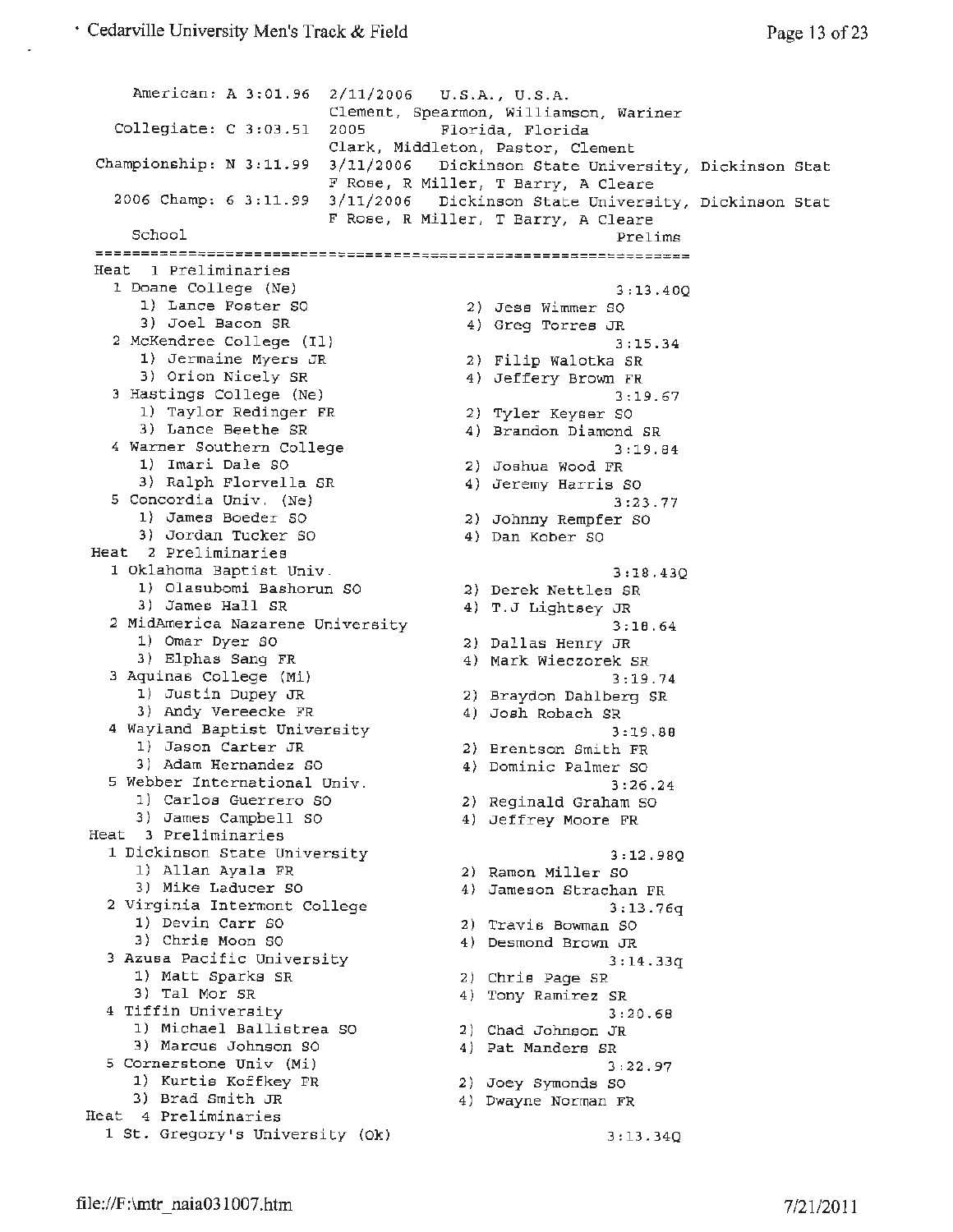1) Deshaun Thornton JR 2) William McCaskill so 3) Jerry Jones SR 4) Joe Hughes JR 2 King College 3;16.79 1) Josh Cloyd so 2) Marcus Lomans so 3) Tyrell Cuffy FR 4) Brandon Gray FR <sup>3</sup>Embry-Riddle 3:19.23 1) Drew Moses JR 2) Owen Omoregie JR 3) Aaron Fuquay JR 4) Corey Grafe JR 4 Missouri Valley College 3;19.33 2) Javion Jones JR 1) Ben Jacobi SR 4) Dewayne Duskin FR 3) Dillon Bosch FR 3) Dillon Bosch FR<br>5 Siena Heights Univ. (Mi)<br>3) Marian Giannos Co 3:21.85 2) Robert Banks JR 1) Adrian Simmons so 3) Arthur Anel FR 4) Kent Laskowsky SO Shorter College DNF 1) Jeff Kelley JR 2) Remy Charpentier **FR**  3) Kevin Cone FR 4) Derricus Johnson **FR**  Men 4x400 Meters Relay World: w 3;02.83 3/7/1999 United States, USA American: A 3:01.96 2/11/2006 U.S.A., U.S.A. Clement, Spearmon, Williamson, Wariner Collegiate: C 3:03.51 2005 Florida, Florida Clark, Middleton, Pastor, Clement Championship: *N* 3: 11. 99 3/11/2006 Dickinson State University, Dickinson Stat F Rose, R Miller, T Barry, A Cleare 2006 Champ: 6 3:11.99 3/11/2006 Dickinson State University, Dickinson Stat F Rose, R Miller, T Barry, A Cleare Finals Points School Section 1 Finals 1 St. Gregory's University (Ok) 3:09.406 3:09.406 10 1) Deshaun Thornton JR 2) William McCaskill SO 3) Jerry Jones SR 4) Joe Hughes JR 2 Dickinson State University 3:10.176  $3:10.176$  8 **1)** Allan Ayala **FR**  2) Ramon Miller SO 3} Mike Laducer SC 4) Jameson Strachan FR <sup>3</sup>Oklahoma Baptist Univ. 3:10.986 6 1) Mike Rodgers SR 2) olasubomi Bashorun so 1) Mike Rodgers SR<br>3) James Hall SR 4) T.J Lightsey JR 3:11.106 4 Doane College (Ne) 3:11.106<br>2) Jess Wimmer SO 4 Oane Correge (1980)<br>1) Lance Foster SO 3) Joel Bacon SR 4) Greg Torres JR <sup>5</sup>Virginia Interment College 3:14.01 2 1) Devin Carr SO 2) Travis Bowman so 3) Chris Moon SO 4) Desmond Brown JR 6 Azusa Pacific University 3:17.94 1 1) Matt Sparks SR 2) Chris Page SR 3) Jason Zichterman SR 4) Tony Ramirez SR Men 4x800 Meters Relay 8 Advance: Top 3 Each Heat plus Next 2 Best Times Championship: N 7:31.55 1999 California Baptist, California Baptist Browne, Adams, Ethridge, Browne 2006 Champ: 6 7:33.22 3/10/2006 Virginia Interment College, Virginia Inter c Duquette, J Lewis, F Cabada, E Chepsiror School Prelims and the set of the set of the Prelims of the Prelims of the Prelims of the Prelims of the Prelims of the Prelims of the Prelims of the Prelims of the Prelims of the Prelims of the Prelims of the Prelims of t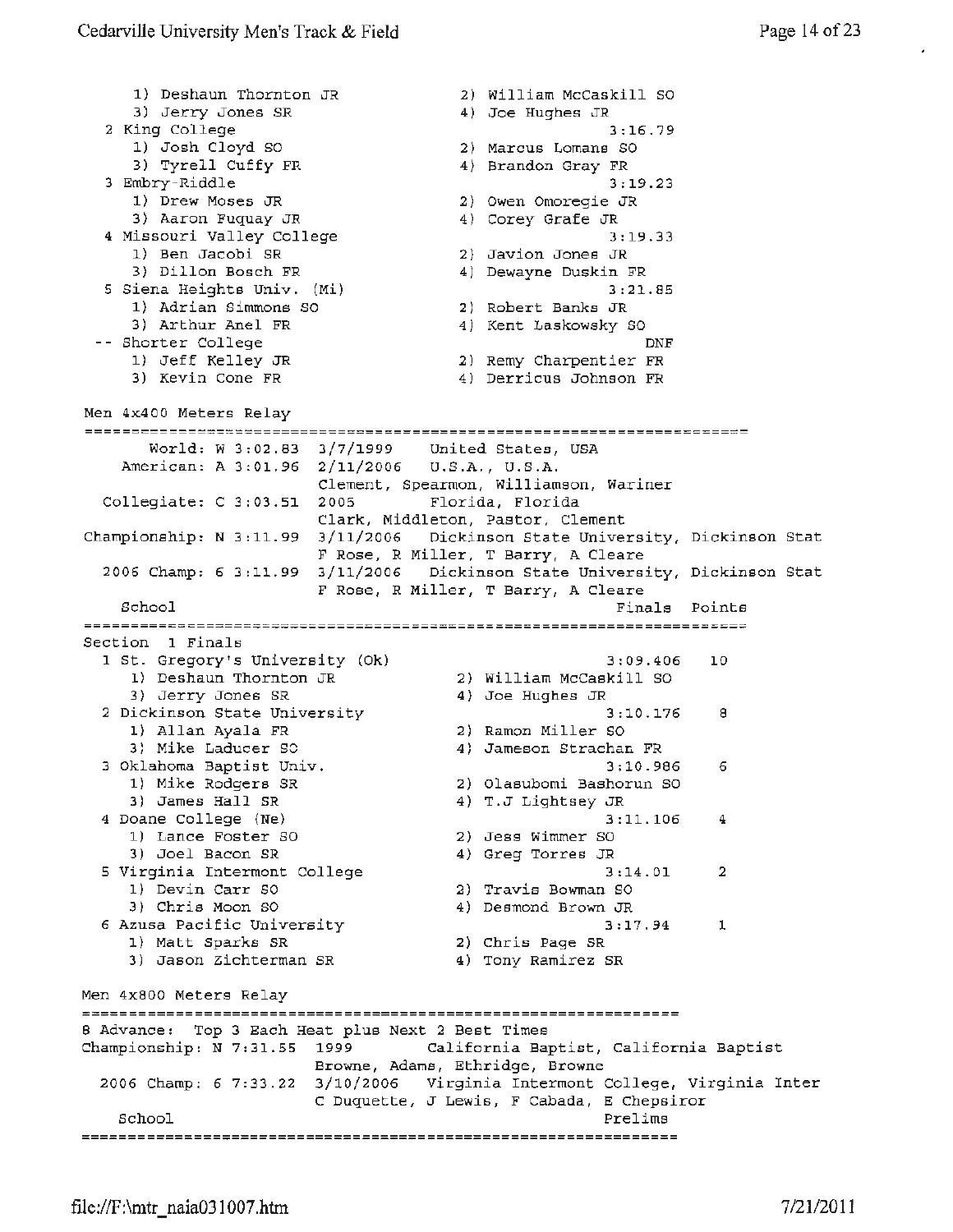Heat 1 Preliminaries 1 Warner Southern College 1) Cornelius Rotich FR 3) Joshua Wood FR 2 Virginia Intermont College 1) Russell Neff SR 3) Michael Webley SO <sup>3</sup>Azusa Pacific University 1) Peter Sherman SR 3) Caleb Lynch JR <sup>4</sup>Oklahoma Baptist Univ . 1} A.J Carter so 3) Prophet Bailey JR <sup>5</sup>Wayland Baptist University 1) Ryan Hall FR 3) Antipsh Sugot FR <sup>6</sup>McKendree College (Ill 1) Jermaine Myers JR 3) Devin Williams FR 7 Cedarville University (Oh) 1) Jud Brooker so 3) Kurt Groman FR <sup>B</sup>Morningside College **(Ia)**  1) Jama Farah SR 3) Edwin Graf **FR**  <sup>9</sup>Missouri Baptist University 1) Anthony Freeman SR 3) Steve Bender SO Heat 2 Preliminaries 1 MidAmerica Nazarene University 1) Noah Too so 3) Elphas Sang FR <sup>2</sup>Simon Fraser Univ (Be) 1) Chad Fraser SO 3) Tom Kineshanko JR <sup>3</sup>Oklahoma Christian Univ. 1) Curtis Pratt so 3) Eric Poole JR <sup>4</sup>Siena Heights Univ. (Mi) 1) Jon Kleinow SR 3) Luke Pawlaczyk SO 5 Southwestern College {Ks) 1) Dan Jonier JR 3) Jimmy Bryant FR <sup>6</sup>Houghton College (Ny) 1) Dan Ballard so 3) Josiah Snellgrove FR <sup>7</sup>Concordia University (Ca) 1) Jorge Jabaz JR 3) Tim Brink SR 8 Malone College (Oh) 1) Nik Schweikert SO 3) Paul Robinson FR 9 Benedictine College 1) Gary Foster FR 3) Matt Scarlett JR Men 4x800 Meters Relay Championship: N 7:31.55 1999 California Baptist, California Baptist

7:43.91Q 2) Ralph Florvella SR 4) Jeremy Harris SO 7:43.93Q 2) Andrew Fuller FR 4) Elkana Chepsiror JR 7:44.0SQ 2) John Pfeil so 4) Jason Zichterman SR 7:44.Slq 2) Jack Coppedge FR 4) Durrell Williams so 7:49.87 2) Adam Hernandez SO 4) Kirby Dunn FR 7:49.92 2) Michael Mendez FR 4) Jeffery Brown FR 7:53.18 2) Kevin Kuhn so 4) Josh Saunders SO 7:57.99 2) Chris Nordstrom SO 4) Jacob Trettin JR 7:58.80 2) Kenneth Kibii SO 4) Andre Strachan SO 7:45.78Q 2) Simian Tooh FR 4) Mark Wieczorek SR 7 :46. 39Q 2) Seth Fraser SO 4) Brendan Cleary **FR**  7:46.77Q 2) Cole McAllister JR 4) Josh Wayland SO 7:47.27q 2) Robert Banks JR 4) Terry **Fisk** SR 7:47.73 2) Arie Cherry so 4) Andrae Harper SR 7:48.59 2) Ryan Fadden SR 4) Chad Stauring SO 7:48.70 2) Wai John Wai JR 4) Sean Brosnan so 7:52.55 2) Mike Coates JR 4) Chris Sinick FR 8:09.55 2) Matt Seiler JR 4) Yared Tekle FR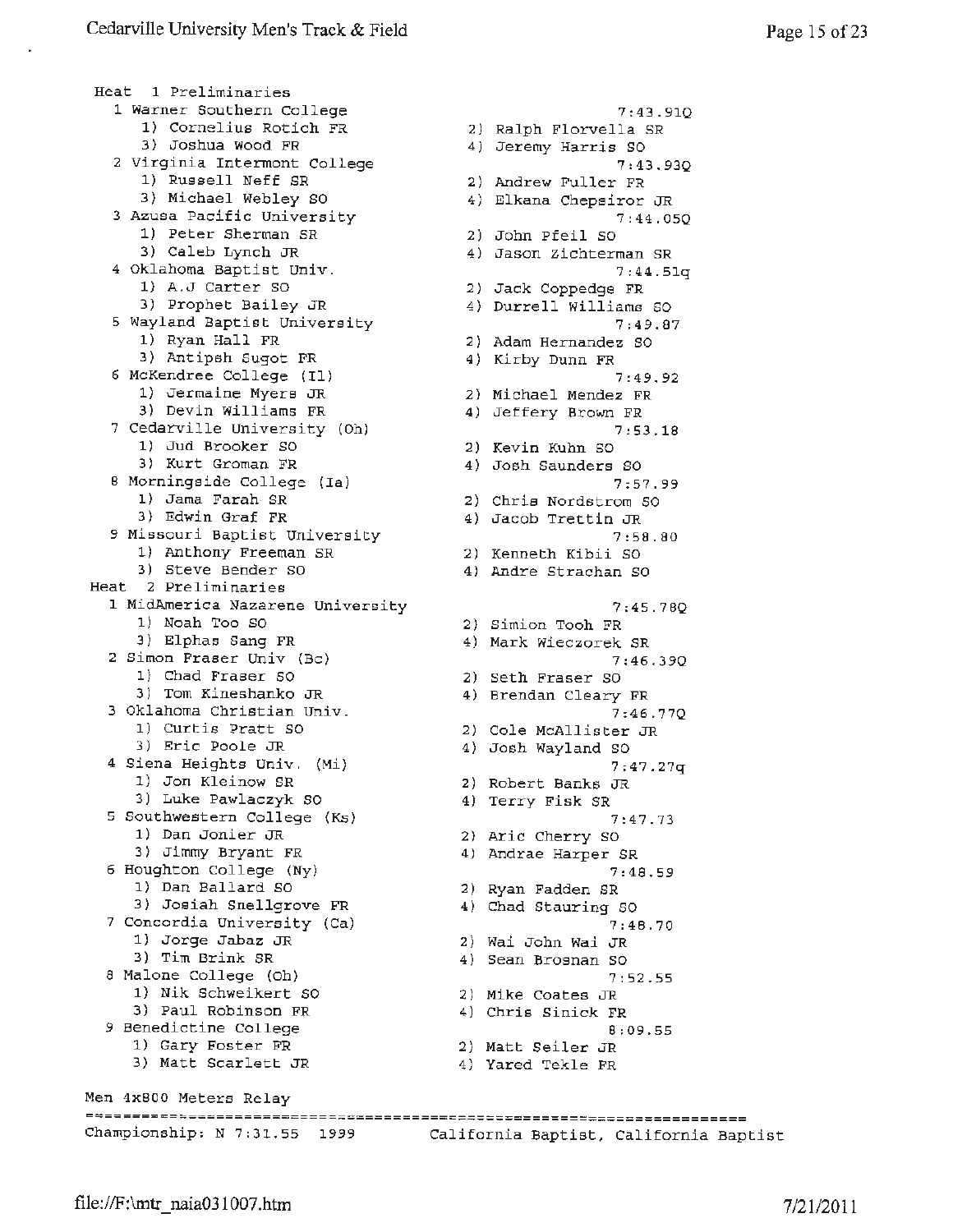Browne, Adams, Ethridge, Browne 2006 Champ: 6 7:33.22 3/10/2006 Virginia Intermont College, Virginia Inter C Duquette, J Lewis, F Cabada, E Chepsiror School **Finals Points** Points **Finals** Points **Finals** Points section 1 Finals<br>Section 1 Finals 1 Oklahoma Baptist Univ. 7:35.55 10 1) A.J Carter SO 2) Durrell Williams SO<br>3) Prophet Bailey JR 4) T.J Lightsey JR 3) Prophet Bailey JR 4) T.J Lightsey JR 2 Virginia Intermont College 7:35.66 8 1) Russell Neff SR 2) Andrew Fuller FR 3) Ahmad Rutherford SO 4) Elkana Chepsiror JR <sup>3</sup>Azusa Pacific University 7:39.98 6 1) Caleb Lynch JR 2) Peter Sherman SR 3) Jason Zichterman SR 4) Tony Ramirez SR 4 MidAmerica Nazarene University 1988 1991 12:42.71 4 1) Dallas Henry JR 2) Noah Chirchir SR 3) Elphas Sang FR 4) Mark Wieczorek SR 5 Siena Heights Univ. (Mi) 7:43.44 2 1) Jon Kleinow SR 2) Robert Banks JR 3) Luke Pawlaczyk SO 4) Terry Fisk SR <sup>6</sup>Oklahoma Christian Univ. 7:44.06 1 1) Curtis Pratt SO 2) Cole McAllister JR 3) Eric Poole JR 4) Josh Wayland SO 7 Simon Fraser Univ (Bc) 7:47.92 1) Chad Fraser SO 2) Seth Fraser SO 3) Tom Kineshanko JR 4) Brendan Cleary FR 8 Warner Southern College 7:53.18 1) Cornelius Rotich FR 2) Ralph Florvella SR 3) Joshua Wood FR 4) Jeremy Harris SO Men Distance Medley <sup>B</sup>Advance: Top 3 Each Heat plus Next 2 Best Times Championship: **N** 9:56.48 1998 California Baptist, California Baptist Smart, Browne, Browne, Ethridge 2006 Champ: 6 10:04.38 3/11/2006 Virginia Intermont College, Virginia Inte C Duquette, D Brown, **M** Webley, D Cheromei  $\text{School}$  Prelims  $\text{Prelims}$ Heat 1 Preliminaries 1 Virginia Intermont College 1) Matt Neff JR 3) Casey Kreger SO 3) Casey Kreger SO<br>2 Oklahoma Baptist Univ. 1) Michael Elizondo SR 3) Bryce Bell SR 3 Missouri Baptist University 1) Vincent Morogah JR 3) Kenneth Kibii SO 3) Kenneth Kibii SO<br>4 Doane College (Ne) 1) Sufin Kimo FR 3) Matt Hollman SR 5 Concordia University (Ca) 1) **Mike** Schmidt SR 3) Jorge Jabaz JR 6 Olivet Nazarene Universit 1) Justin Armstead FR 3) Jon Thompson SR 7 Marian College (In) 10:10.59Q 2) Kyle Jones FR 4) David Cheromei JR 10:ll.S4Q 2) Bradley Jimmerson FR 4) Justin Stroup FR -<br>10:13.15Q 2) Fernando Edwards so 4) Steve Bender SO 10:13.47q 2) Mike Pivarnick FR 4) Ben Delay JR 10:16.22q 2) Ben Coulombe FR 4) Marcia Venancio SR 10:45.84 2) Alvin Smith JR 4) Caleb Erway FR 10:52.44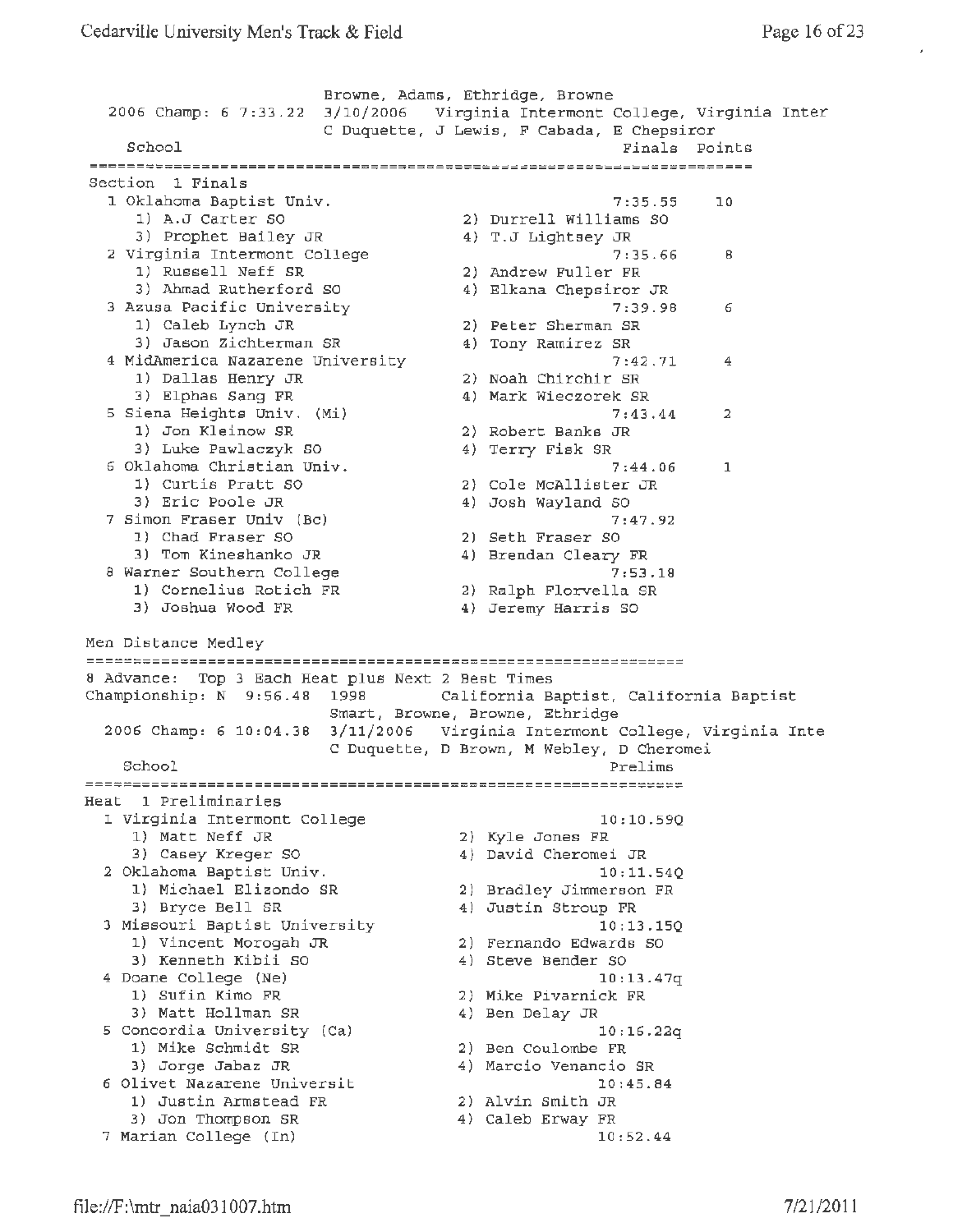1) Kyle Hinkle SO 3) Thomas Jeschke FR <sup>8</sup>Embry-Riddle shory-wider<br>1) Chris Chidgey SO 3) Corey Grafe JR -- Westmont College (Ca) 1) Caleb Ambrose SR 3) Ryan Borger SR Heat 2 Preliminaries 1 Azusa Pacific University 1) Peter Sherman SR 3) John Pfeil SO <sup>2</sup>Black Hills St Univ (Sd) 1) Zach Kintzley SR 3) Chad Porsch SO 3 Cornerstone Univ (Mi)<br>1) Todd Smith SR 1) Todd Smith SR 3) Robert Atwood JR 4 Indiana Wesleyan 1) Josh Miller so 3) Eric Gingerich JR 5 Southern Nazarene University 1) Clay Schubert SR 3) Robert Oguda SR <sup>6</sup>Warner Southern College 1) Cornelius Rotich FR 3) Carlos Alvarado SR 7 Southwestern College (Ks) 1) Brandon Smith SR 3) Arie Cherry SO Lindenwood Univ. (Mo) 1) Titus Tirop SO 3) Dan Miner SR Concordia Univ. (Ne) -- Concordia Univ. (Ne)<br>1) Jordan Tucker SO 3) Johnny Rempfer SO Men Distance Medley 2) Joe Basch SR 4) Kyle Murray FR 10:54.25 2) Curtis Bartholomew JR 4) Erick Ngeny FR DQ Rule 5-4 2) Jeff Thompson JR 4) Robbie Cherry JR 10:15.58Q 2) Nate Nasca JR 4) Aron Rono SO 10:16.32Q 2) Jake Jacobs so 4) Mike Nekuda JR 10:17.42Q 2) Jacob Erickson FR 4) Derek Scott SR 10:18.37 2) Zach Weber JR 4) Josh Foss so 10:22.28 2) Spencer Berkley FR 4) Luis zuvieta so 10:42.45 2) Troy Alston FR 4) George Irangi *FR*  10:52.42 *2)* Cody Annis JR 4) Dan Jonier JR FS 2) Patrick Holwerda so 4) Evans Kiptoo FR DNF 2) James Boeder SO 4) Dan Kober SO Championship: N 9:56.48 1998 California Baptist, California Baptist Smart, Browne, Browne, Ethridge 2006 Champ: 6 10:04.38 3/11/2006 Virginia Intermont College, Virginia Inte C Duquette, D Brown, M Webley, D Cheromei School **Finals** Points **Points** section 1 Finals 1 Azusa Pacific University 10:06.11 10 1) Peter Sherman SR 2) Nate Nasca JR 3) Caleb Lynch JR 4) Aron Rono SO 2 Virginia Intermont College 10:09.50 8 1) Michael Webley SO 2) Kyle Jones FR 3) Ahmad Rutherford SO 4) Elkana Chepsiror JR 3 Oklahoma Baptist Univ. 10:10.26 6 1) Michael Elizondo SR 2) Derek Nettles SR 3) Bryce Bell SR 4) Justin Stroup FR <sup>4</sup>Cornerstone Univ **(Mi)** 10:11.92 **<sup>4</sup>** 4 Cornerstone Univ (Mi) 10:11.92 4<br>1) Todd Smith SR 2) Joey Symonds SO 3) Robert Atwood JR 4) Derek Scott SR 5 Doane College {Ne) 10:13.62 2 1) Sufin *Kimo* FR 2) Mike Pivarnick FR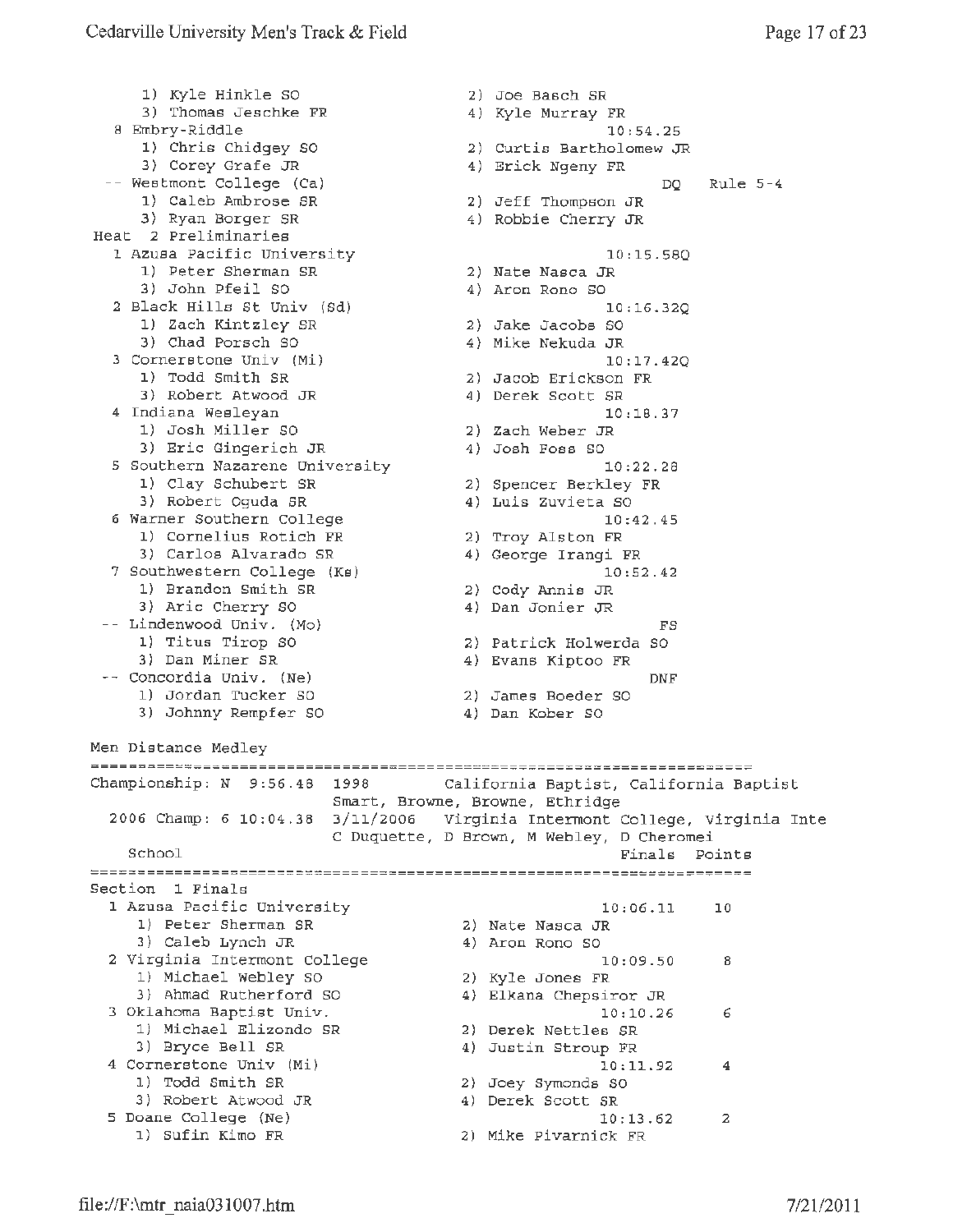3) Matt Hollman SR <sup>6</sup>Missouri Baptist University 1) Vincent Morogah JR 3) Kenneth Kibii SO 7 Concordia University (Ca) 1) Jorge Jabaz JR 3) Wai John Wai JR 8 Black Hills St Univ (Sd) 1) Zach Kintzley SR 3) Chad Porsch SO Men High Jump Starting height: 1.95m; 5cm increments 4) Ben Delay JR 2) Fernando Edwards SO 4) Steve Bender SO 2) 4) 2) 4) 10:14.28 10:16.88 Ben Coulombe FR Sean Brosnan SO 10;29.49 Jake Jacobs so Mike Nekuda JR World: w 2.43m 3/4/1989 Javier Sotomayor, CUB American: A 2.40m 3/10/1991 Hollis Conway, Nike International Collegiate: C 2.37m 3/11/1989 Hollis Conway, LA. Lafayette championship: N 2.24m 1998 Jason Howard, California Baptist 2006 Champ: 6 2.23m 3/10/2006 Trevor Barry, Dickinson State Name Year School Finals  $1$ Points --------=====-----==~~===========----=====:======~==;===~========~====-~=-=---~-- Flight 1 1 William Moses so Langston Univers 2.l0m 6-10.75 10 <sup>2</sup>Kevin Huggins so Lindenwood 2.10m 6-10.75 8 3 Lance Soderberg FR Azusa Pacif 2.05m 6-08.75 6 <sup>4</sup>Dave Craven SR Doane (Ne) 2.05m 6-08.75 4 5 Erving Warren FR Siena Hts 2.osm 6-08.75 2 6 Stephan Arnold **FR** Azusa Paci£ 2.05rn 6 - 08.75 1 <sup>7</sup>Brad Hall FR Midland Luth 2.00m 6 - 06.75 8 Dan De Jong SR Dordt (Ia) 1.95m 6-04.75 8 Jimmy Sawin SR Cedarville Univ 1.95m 6-04.75 <sup>8</sup>DeMarcus Bass so Missouri Baptist 1.95m 6-04.75 11 Zach Weber JR Indiana Wesleyan 1. 95m 6-04.75 11 Jonathon Hilton so Okla Baptist 1. 95m 6-04.75 11 Antonio Williams FR Embry-Riddle 1. 95m 6-04.75 14 Wes Wells **FR Fresno Pacif** 1.95m 6-04.75 14 Chris Bullard so *Siena* Hts 1.95m 6-04.75 Keymo Pearson JR Friends Univ NH Luke Metz JR Indiana Wesleyan NH Zane Walker JR McPherson NH Men Pole Vault Starting height: 4.50m; 15cm increments World: W 6.15m 2/21/1993 Sergey Bubka, UKR American: A 5.96m 2001 Lawrence Johnson, adidas Collegiate: C 5.85m 1999 Jacob Davis, Texas Championship: N 5.74m 1982 Billy Olson, Abilene Christ. (TX) 2006 Champ: 6 5.20m 3/11/2006 Jason Scott, Cedarville Univ Name **The Year School** Points Points Points 1 Jason Scott SR Cedarville Univ 5.40m6 17-08.50 10 4.50 4.65 4.80 4.95 5.10 5.25 5.40 5.52 PPP PPP PPP 0 0 0 xxo XXX 2 Mark Hollis SR Olivet Nazar 5.25m6 17-02.75 <sup>8</sup> 4.50 4.65 4.80 4.95 5.10 5.25 5.40 PPP PPP PPP PPP 0 0 XXX 3 Adam Ergenbright JR South Nazarene 4.95m 16-02.75 6 4.50 4.65 4.80 4.95 5.10 PPP XXO 0 xxo XXX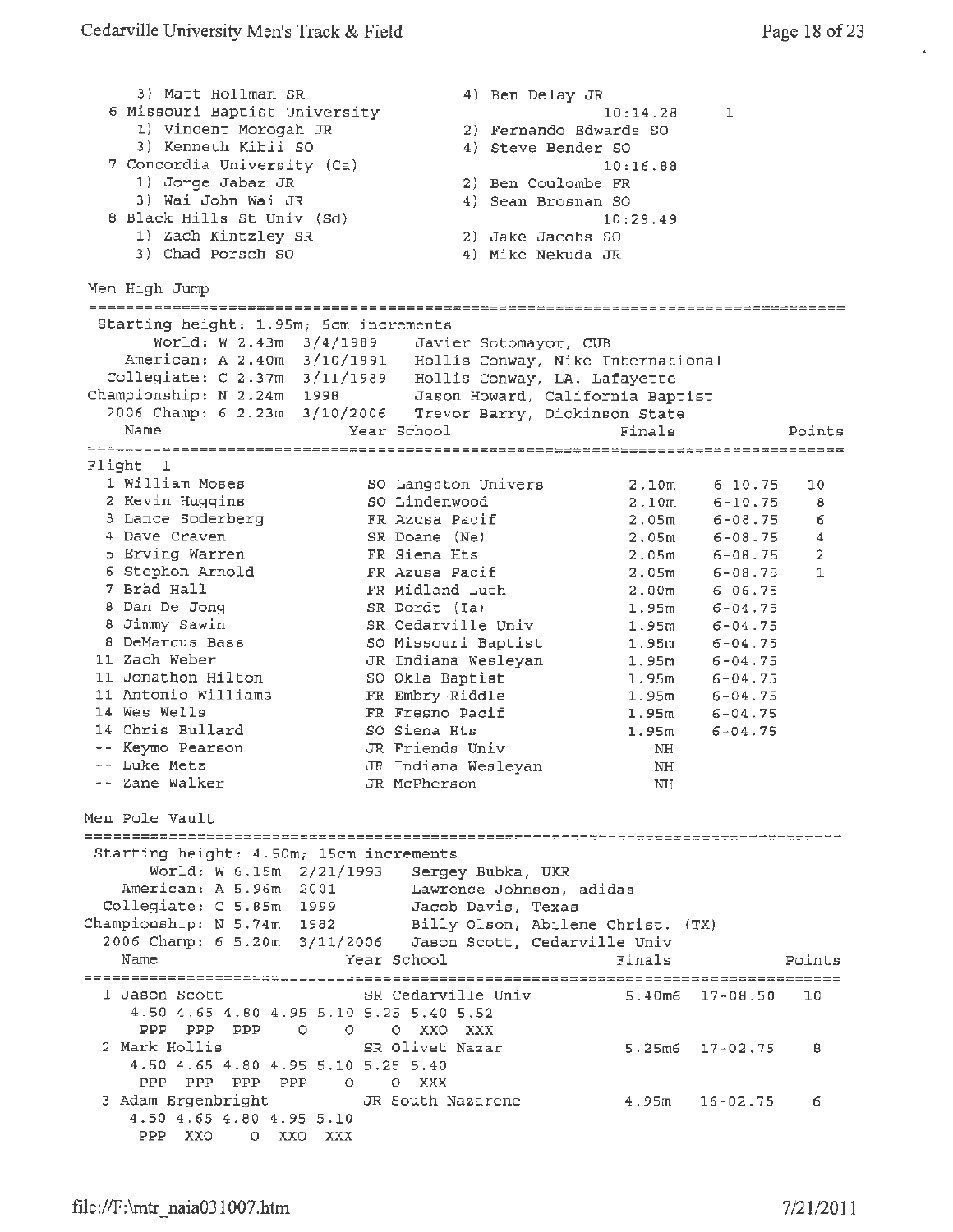| 4 Zach Burrington<br>4.50 4.65 4.80 4.95<br>PPP PPP OXXX                                                                                                                                                        | JR Bethel College            | 4.00m            | $15 - 09.00$       | 4      |
|-----------------------------------------------------------------------------------------------------------------------------------------------------------------------------------------------------------------|------------------------------|------------------|--------------------|--------|
| 5 Jordan Zoucha<br>4.50 4.65 4.80 4.95                                                                                                                                                                          | SR Midland Luth              | $4.80m$ 15-09.00 |                    | 2      |
| PPP PPP XXO XXX<br>6 Thomas Brooks<br>4.50 4.65 4.80 4.95                                                                                                                                                       | SR South Nazarene            | $4.80m$ 15-09.00 |                    | 1      |
| PPP XO XXO XXX<br>7 Keith Reiter<br>4.50 4.65 4.80<br>PPP OXXX                                                                                                                                                  | SO Tiffin                    | 4.65m            | $15 - 03.00$       |        |
| 7 Dusty Morehead<br>4.50 4.65 4.80<br>O O XXX                                                                                                                                                                   | JR Concordia NE              | 4.65m            | $15 - 03.00$       |        |
| 7 Mitchell Jones<br>4.50 4.65 4.80<br>PPP OXXX                                                                                                                                                                  | SR Taylor Univ               | 4.65m            | $15 - 03.00$       |        |
| 7 Jim Swiech<br>4.50 4.65 4.80<br>PPP OXXX                                                                                                                                                                      | JR Roberts Wes               |                  | $4.65m$ 15-03.00   |        |
| 11 Chandler Caldwell<br>4.50 4.65 4.80<br>O XXO XXX                                                                                                                                                             | JR SD M & T                  |                  | $4.65m$ 15-03.00   |        |
| 12 Lee Diede<br>4.504.654.80<br>O XO XXX                                                                                                                                                                        | JR Black Hills               |                  | $4.65m$ 15-03.00   |        |
| 13 David Czerny<br>4.50 4.65<br>O XXX                                                                                                                                                                           | JR Black Hills               | 4.50m            | $14 - 09.00$       |        |
| 14 Tim Antes<br>4.50 4.65<br>XO XXX                                                                                                                                                                             | SR Hastings                  | 4.50m            | $14 - 09.00$       |        |
| -- Greg Burns<br>4.50<br>XXX                                                                                                                                                                                    | FR Siena Hts                 | NH               |                    |        |
| -- Travis Norberg<br>4.50<br>XXX                                                                                                                                                                                | SR Dickinson State           | NH               |                    |        |
| Cameron Rohrscheib<br>4.50<br>XXX                                                                                                                                                                               | SO Siena Hts                 | NH               |                    |        |
| Men Long Jump                                                                                                                                                                                                   |                              |                  |                    |        |
| Top 8 advance to final<br>World: W 8.79m 1/27/1984 Carl Lewis, USA<br>American: A 8.79m 1/27/1984 Carl Lewis, S. Monica T.C.<br>Collegiate: C 8.59m 3/1/2002 Miguel Pate, Alabama<br>Championship: N 7.88m 2004 | Mike Mitchell, Azusa Pacific |                  |                    |        |
| 2006 Champ: 6 7.70m 3/10/2006 Trevor Barry, Dickinson State<br>Name                                                                                                                                             | Year School                  |                  |                    |        |
|                                                                                                                                                                                                                 |                              | Finals           |                    | Points |
| 1 Maurice Smith<br>6.97m 6.77m 6.73m 7.20m FOUL                                                                                                                                                                 | SO Doane (Ne)<br>FOUL        | 7.20m            | $23 - 07.50$       | 4      |
| 2 Josh Cloyd<br>FOUL 6.99m 7.03m 6.92m 7.15m 6.98m                                                                                                                                                              | SO King College              |                  | $7.15m$ $23-05.50$ | 1      |
| 2 Rosevelt Curry<br>6.79m 7.03m 7.15m 6.81m 7.02m 6.71m                                                                                                                                                         | SR Dickinson State           | 7.15m            | $23 - 05.50$       | 2      |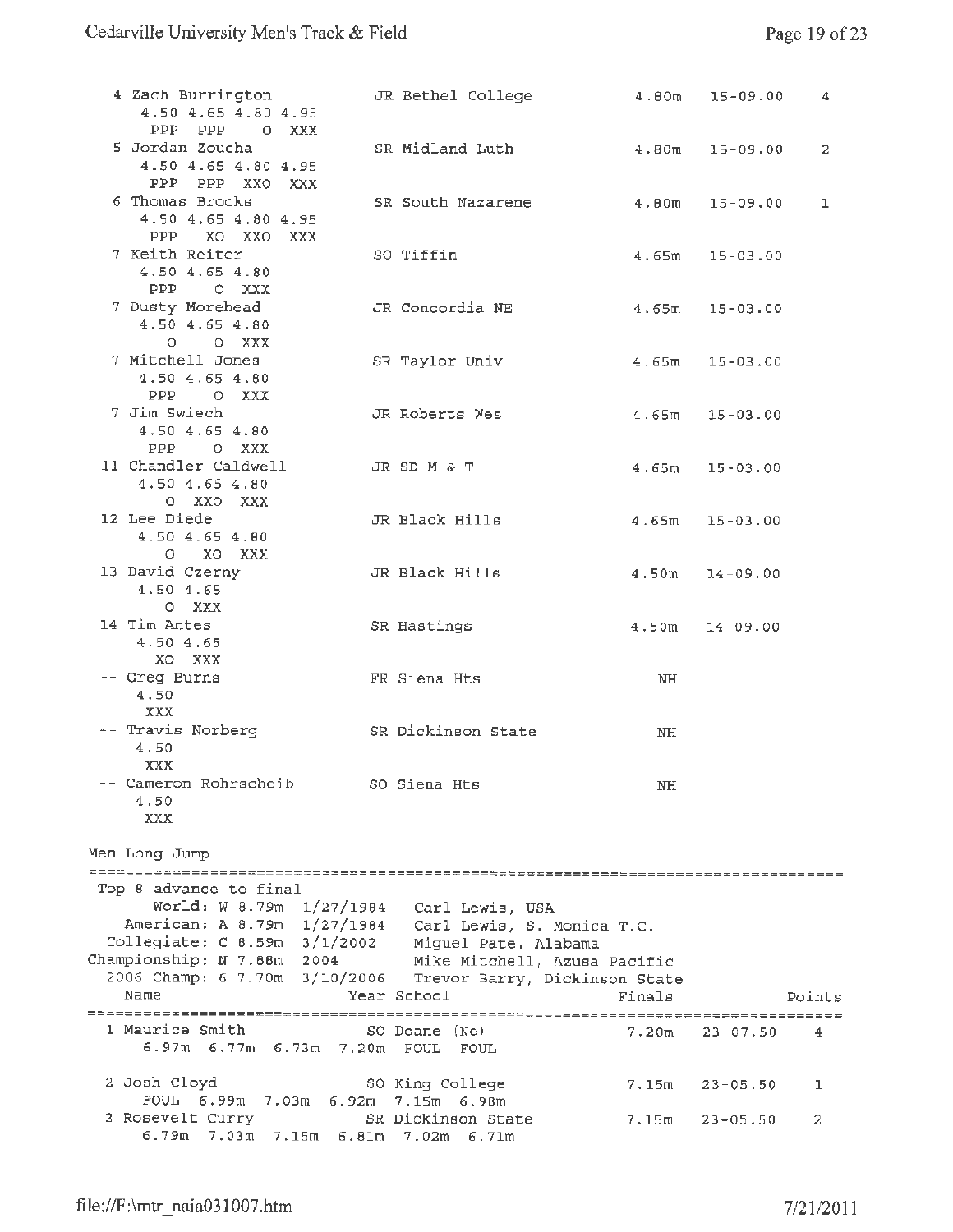$\epsilon$ 

| 4 Brandon Diamond                                                                                     | SR Hastings                               |                    | $6.90m$ $22-07.75$  |        |
|-------------------------------------------------------------------------------------------------------|-------------------------------------------|--------------------|---------------------|--------|
| 6.55m 6.82m 6.73m 6.86m 6.90m FOUL<br>5 Kevin Ford                                                    | JR Benedictine                            | 6.69m              | $21 - 11.50$        |        |
| $FOUL = 6.69m = 6.62m$                                                                                |                                           |                    |                     |        |
| 6 Lenn Terry<br>FOUL FOUL 6.53m                                                                       | SR Virginia Inter                         | 6.53m              | $21 - 05.25$        |        |
| -- Richie Bryant                                                                                      | JR Baker                                  | DNS.               |                     |        |
| Flight<br>$\mathbf{2}$                                                                                |                                           |                    |                     |        |
| 1 Jamuary Harris<br>7.30m 7.29m 6.96m 7.04m 6.99m 7.03m                                               | SO Missouri Baptist                       | 7.30m              | 23-11.50            | 10     |
| 2 Dominic Goodman                                                                                     | FR Dickinson State                        | 7.27m              | $23 - 10.25$        | 8      |
| 7.27m 7.08m 7.07m 7.19m 7.25m 7.13m                                                                   |                                           |                    |                     |        |
| 3 Thomas Nims                                                                                         | SR Tiffin                                 | 7.20 <sub>m</sub>  | $23 - 07.50$        | 6      |
| FOUL 7.20m 5.66m 7.04m FOUL 7.06m                                                                     |                                           |                    |                     |        |
| 4 Damian Phillips                                                                                     | SR Hastings                               | 6.99m              | $22 - 11.25$        |        |
| 6.88m 6.64m 6.99m 6.73m 6.70m 6.57m                                                                   |                                           |                    |                     |        |
| 5 Shawn Bolcarovic<br>FOUL 6.39m 6.60m                                                                | SO Azusa Pacif                            | 6.60m              | $21 - 08.00$        |        |
| 6 Oscar Emegano<br>FOUL FOUL 6.58m                                                                    | FR Missouri Baptist                       | 6.58m              | $21 - 07.25$        |        |
| 7 Dillion Domingo<br>FOUL 5.96m 6.21m                                                                 | FR Graceland Un                           | 6.21m              | $20 - 04.50$        |        |
| -- Brent Randle                                                                                       | SR Baker                                  | FOUL               |                     |        |
| FOUL FOUL PASS                                                                                        |                                           |                    |                     |        |
|                                                                                                       |                                           |                    |                     |        |
| Men Triple Jump                                                                                       |                                           |                    |                     |        |
|                                                                                                       |                                           |                    |                     |        |
|                                                                                                       |                                           |                    |                     |        |
| Top 8 advance to final                                                                                |                                           |                    |                     |        |
|                                                                                                       |                                           |                    |                     |        |
| World: W 17.83m 3/1/1997 Aliecer Urrutia, CUB<br>American: A 17.76m 2/27/1987 Mike Conley, Tyson T.C. |                                           |                    |                     |        |
| Collegiate: C 17.50m 1/17/1986 Charlie Simpkins, Baptist                                              |                                           |                    |                     |        |
| Championship: N 16.67m 1985 Paul Emordi, Texas Southern                                               |                                           |                    |                     |        |
| 2006 Champ: 6 15.63m 3/11/2006 James Jenkins, Lindenwood<br>Name                                      |                                           | Finals             |                     | Points |
|                                                                                                       | Year School                               |                    |                     |        |
| Flight 1                                                                                              |                                           |                    |                     |        |
| 1 Iliyan Chamov                                                                                       | SO Lindenwood                             | 15.31m             | $50 - 02.75$        | 10     |
| FOUL 14.75m 15.05m 14.67m FOUL                                                                        | 15.31m                                    |                    |                     |        |
| 2 Dominic Goodman                                                                                     | FR Dickinson State                        | 15.16m             | $49 - 09.00$        | 8      |
| $14.89m$ 15.03m                                                                                       | 14.93m 14.70m 14.63m 15.16m               |                    |                     |        |
| 3 Julius Williams                                                                                     | JR McKendree Coll                         | 14.97m             | 49-01.50            | 2      |
| $14.12m$ $14.26m$                                                                                     | 14.75m 14.46m FOUL 14.97m                 |                    |                     |        |
| 4 Jamaine Gordon<br>14.60m 14.62m<br>14.65m                                                           | SR Lindsey Wilson<br>14.70m 14.66m 14.30m | 14.70m             | $48 - 02.75$        |        |
| 5 Monti Sutton                                                                                        | FR Azusa Pacif                            | 14.39m             | $47 - 02.50$        |        |
| $14.39m$ 13.84 $m$ 14.20 $m$                                                                          |                                           |                    |                     |        |
| 6 Kevin Ford                                                                                          | JR Benedictine                            | 14.10 <sub>m</sub> | $46 - 03.25$        |        |
| 14.10m 14.06m 13.96m                                                                                  |                                           |                    |                     |        |
| 7 Ikenna Obanna                                                                                       | FR Tiffin                                 | 14.09m             | $46 - 02.75$        |        |
| FOUL FOUL 14.09m                                                                                      |                                           |                    |                     |        |
| 8 Brent Randle                                                                                        | SR Baker                                  | $14.01$ m          | $45 - 11.75$        |        |
| FOUL 14.01m FOUL                                                                                      |                                           |                    |                     |        |
| 9 Nick Allen                                                                                          | SR Fresno Pacif                           | 13.93m             | 45-08.50            |        |
| 13.36m 13.93m 13.77m<br>10 Ryan Speakes                                                               | SR Tiffin                                 | 13.91m             | 45-07.75            |        |
| 13.79m 13.91m FOUL                                                                                    |                                           |                    |                     |        |
| 11 Antonio Williams                                                                                   | FR Embry-Riddle                           |                    | $13.43m$ $44-00.75$ |        |
| 13.43m FOUL 12.94m                                                                                    |                                           |                    |                     |        |
| Flight 2<br>1 Jamaal Parker                                                                           | SO King College                           | 15.01m             | $49 - 03.00$        | 6.     |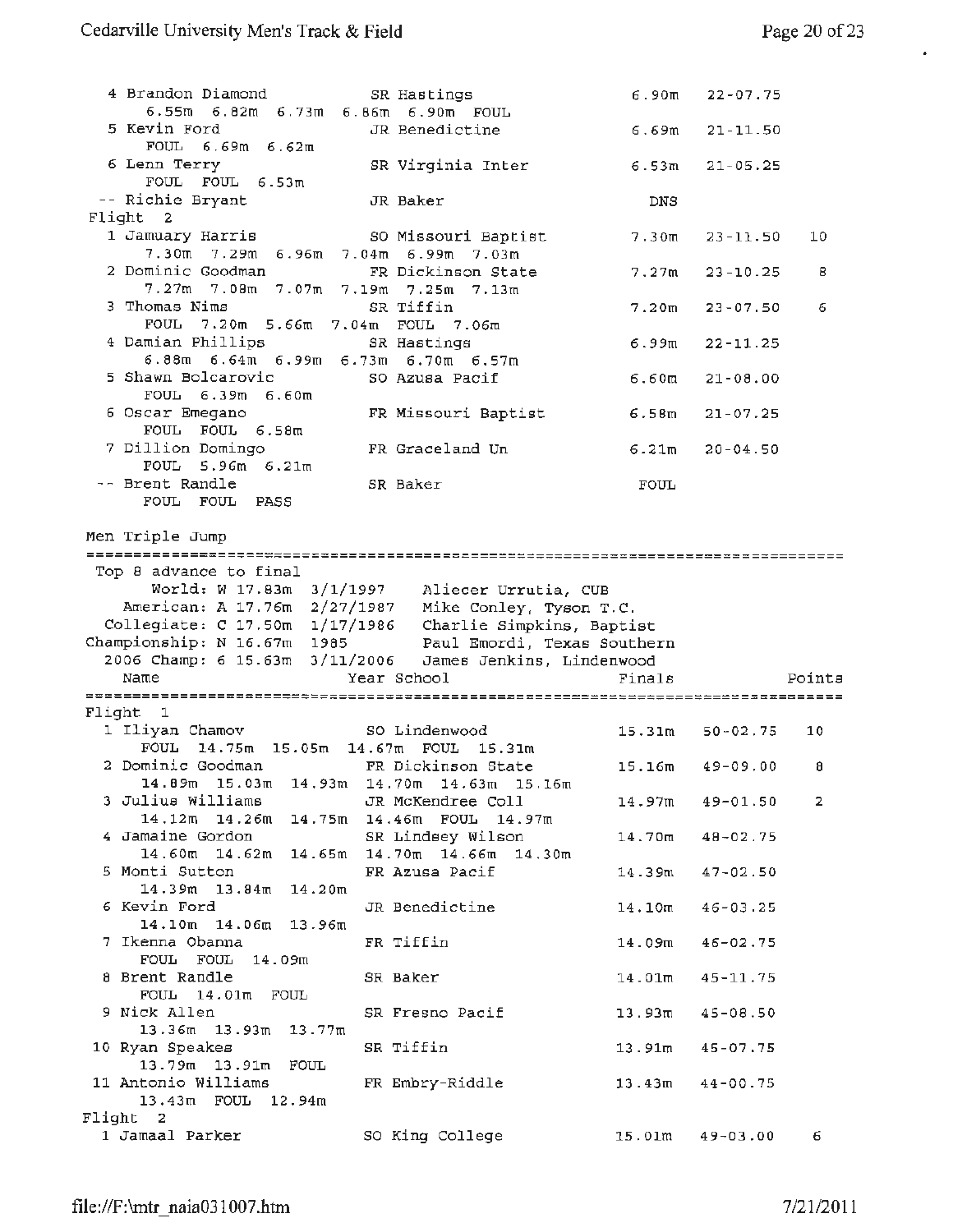| 14.98m FOUL FOUL 14.44m FOUL 15.01m<br>2 Jamuary Harris    | SO Missouri Baptist                                                                                                |                    | $15.01m$ $49-03.00$ | 4      |
|------------------------------------------------------------|--------------------------------------------------------------------------------------------------------------------|--------------------|---------------------|--------|
| 3 Mike Thompson                                            | 14.79m  14.84m  14.23m  15.01m  14.74m  14.65m<br>SR Dickinson State                                               |                    |                     |        |
| FOUL 14.65m 14.90m 14.79m 12.97m 14.59m                    |                                                                                                                    |                    | $14.90m$ $40-10.75$ | 1      |
| 4 David Wellstead<br>14.36m 14.73m 14.51m FOUL FOUL 14.54m | JR McKendree Coll                                                                                                  |                    | $14.73m$ $48-04.00$ |        |
| 5 Brandon Hessing<br>14.39m 13.98m 14.12m                  | JR Southwestern KS                                                                                                 | 14.39m             | $47 - 02.50$        |        |
| 6 Brandon Diamond<br>14.14m 13.63m 14.07m                  | SR Hastings                                                                                                        | $14.14$ m          | $46 - 04.75$        |        |
| 7 Dan De Jong<br>14.05m 13.79m 13.73m                      | SR Dordt (Ia)                                                                                                      | 14.05m             | $46 - 01.25$        |        |
| <b>8 Tom Martin</b><br>14.04m 12.78m 13.79m                | SR Doane (Ne)                                                                                                      | 14.04m             | $46 - 00.75$        |        |
| 9 Stephen Marshall                                         | FR Concordia Univer                                                                                                |                    | 14.02m 46-00.00     |        |
| 14.02m 13.62m 13.91m<br>-- Sir Edward Cowans               | JR MidAmerica Naz                                                                                                  | DNS                |                     |        |
| Men Shot Put                                               |                                                                                                                    |                    |                     |        |
|                                                            |                                                                                                                    |                    |                     |        |
| Top 8 advance to final                                     |                                                                                                                    |                    |                     |        |
|                                                            | World: W 22.66m 1/20/1989 Randy Barnes, USA                                                                        |                    |                     |        |
|                                                            | American: A 22.66m 1/20/1989 Randy Barnes, Mazda T. C.                                                             |                    |                     |        |
|                                                            |                                                                                                                    |                    |                     |        |
|                                                            | Collegiate: C 21.50m 2/4/1977 Terry Albritton, Stanford                                                            |                    |                     |        |
|                                                            | Championship: N 19.44m 1990 Ade Olukoju, Azusa Pacific<br>2006 Champ: 6 17.83m 3/11/2006 Kelly Jackson, Lindenwood |                    |                     |        |
|                                                            |                                                                                                                    |                    |                     |        |
| Name                                                       | Year School                                                                                                        | Finals             |                     | Points |
|                                                            |                                                                                                                    |                    |                     |        |
| Flight 1                                                   |                                                                                                                    |                    |                     |        |
| 1 Eric Flores<br>16.05m 16.91m FOUL 16.93m 17.11m 17.31m   | FR Black Hills                                                                                                     |                    | $17.31m$ $56-09.50$ | 4      |
| 2 Tyg Long<br>FOUL 16.40m FOUL 16.33m 17.17m FOUL          | JR Black Hills                                                                                                     | $17.17$ m          | $56 - 04.00$        | 2      |
| 3 Adam Longsworth                                          | SR St. Francis (In)                                                                                                | 16.36m             | $53 - 08.25$        |        |
| FOUL 15.54m 16.36m FOUL FOUL FOUL<br>4 Floyd Turner        | SR Iowa Wesleyan Co                                                                                                | 16.25m             | $53 - 03.75$        |        |
| 16.25m FOUL 15.78m<br>5 Jordan Hinrichs                    | SO Concordia NE                                                                                                    | 15.09m             | $49 - 06.25$        |        |
| 15.09m FOUL FOUL                                           |                                                                                                                    |                    |                     |        |
| 15.04m FOUL FOUL                                           | 6 Spenser Stockbarger - FR Webber Internati                                                                        |                    | $15.04m$ $49-04.25$ |        |
| -- Matt Baller<br>FOUL FOUL FOUL                           | SO Concordia NE                                                                                                    | FOUL               |                     |        |
| -- Scott VanCura<br>FOUL FOUL FOUL                         | JR Hastings                                                                                                        | FOUL               |                     |        |
| Flight 2                                                   |                                                                                                                    |                    |                     |        |
|                                                            | 1 Paul Castaneda             JR Concordia Univ                                                                     |                    |                     |        |
| 16.41m 17.82m 16.92m FOUL FOUL 17.65m                      |                                                                                                                    |                    | $17.82m$ 58-05.75   | 10     |
| 2 Ben Michaud<br>FOUL 16.78m FOUL 16.87m 17.55m FOUL       | SO Cedarville Univ                                                                                                 |                    | $17.55m$ $57-07.00$ | в      |
| 3 James Ferguson                                           | SO Azusa Pacif<br>17.04m 16.85m 16.35m 17.53m 16.59m 16.61m                                                        | 17.53m             | $57 - 06.25$        | 6      |
| 4 Nick Fynaardt                                            | SR Northwestern (IA)                                                                                               | 16.30m             | $53 - 05.75$        |        |
| 16.30m 15.99m FOUL 15.87m FOUL 16.19m<br>5 Nick Kahanic    | JR Roberts Wes                                                                                                     | 15.98 <sub>m</sub> | $52 - 05.25$        |        |
| 15.66m 15.49m 15.98m<br>6 Jason Werling                    | SR Tiffin                                                                                                          | 15.65m             | $51 - 04.25$        |        |
| 14.98m 15.65m 15.44m                                       |                                                                                                                    |                    |                     |        |
| 7 Eric Voorhees                                            | SR SD M & T                                                                                                        |                    | $15.52m$ $50-11.00$ |        |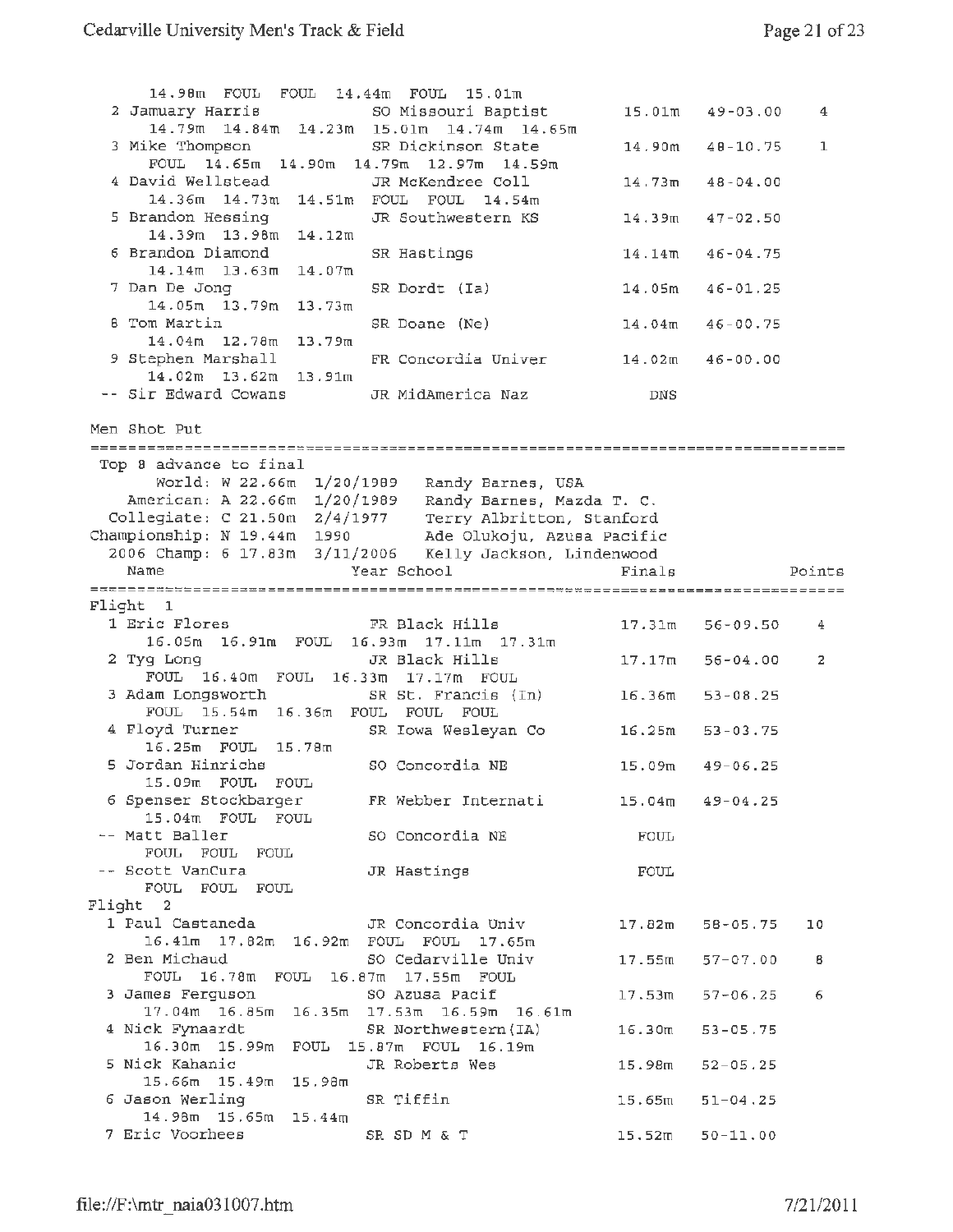$\bullet$ 

| 13.91m 14.89m 15.52m                                      |                             |                    |                     |        |
|-----------------------------------------------------------|-----------------------------|--------------------|---------------------|--------|
| 8 Andrew Ortmeier<br>FOUL 15.04m 15.40m                   | SR Northwestern (IA)        | 15.40m             | $50 - 06.25$        |        |
| 9 Andrew Davis                                            | SR Hastings                 | 15.10m             | 49-06.50            |        |
| 14.82m FOUL 15.10m                                        |                             |                    |                     |        |
| Flight 3                                                  |                             |                    |                     |        |
| 1 Lucas Beach                                             | SO Huntington Univ.         | 16.66m             | 54-08.00            | 1      |
| 16.42m 16.57m FOUL FOUL 16.66m FOUL                       |                             |                    |                     |        |
| 2 Neil Henning<br>FOUL 15.63m 16.16m                      | JR Cedarville Univ          | 16.16m             | $53 - 00.25$        |        |
| 3 Shawn Silvera<br>15.88m 16.08m 16.07m                   | SR McKendree Coll           | 16.08 <sub>m</sub> | $52 - 09.25$        |        |
| 4 Jarad Schuurmans                                        | FR Doane (Ne)               | 15.42m             | $50 - 07.25$        |        |
| 15.24m 15.42m FOUL                                        |                             |                    |                     |        |
| 5 Brock Simonsen<br>FOUL FOUL 15.38m                      | SO Concordia NE             | 15.38m             | $50 - 05.50$        |        |
| 6 Joe Mason<br>14.51m FOUL 14.84m                         | SR Houghton                 | 14.B4m             | $48 - 08.25$        |        |
| 7 Mike Torie                                              | SO Lindenwood               | 14.77m             | $48 - 05.50$        |        |
| 13.94m 14.77m 14.59m<br>-- Mike Tierney                   |                             |                    |                     |        |
| FOUL FOUL FOUL                                            | SO Doane (Ne)               | FOUL               |                     |        |
|                                                           |                             |                    |                     |        |
| Men Weight Throw                                          |                             |                    |                     |        |
|                                                           |                             |                    |                     |        |
| Top 8 advance to final                                    |                             |                    |                     |        |
| American: A 25.86m 3/4/1995 Lance Deal, New York A. C.    |                             |                    |                     |        |
|                                                           |                             |                    |                     |        |
| Collegiate: C 24.02m 3/9/2001 Libor Charfreitag, S.M.U.   |                             |                    |                     |        |
| Championship: N 20.44m 3/10/2006 Will Moman, Doane (NE)   |                             |                    |                     |        |
| 2006 Champ: 6 20.44m 3/10/2006 Will Moman, Doane (NE)     |                             |                    |                     |        |
| Name                                                      | Year School                 | Finals             |                     | Points |
|                                                           |                             |                    |                     |        |
| Flight 1<br>1 Eric Flores                                 | FR Black Hills              | 18.04m             | $59 - 02.25$        | 10     |
| 17.53m FOUL 17.84m 18.04m FOUL FOUL                       |                             |                    |                     |        |
| 2 John Bowman                                             |                             | 16.45m             | $53 - 11.75$        |        |
| 14.66m FOUL 16.45m 15.24m FOUL                            | SO Indiana Wesleyan<br>FOUL |                    |                     |        |
| 3 Caleb Svaty                                             | JR Bethany                  | 16.03m             | 52-07.25            |        |
| FOUL 16.03m FOUL                                          |                             |                    |                     |        |
| 4 Andrew Ortmeier                                         | SR Northwestern (IA)        |                    | $15.54m$ $51-00.00$ |        |
| 15.39m FOUL 15.54m<br>5 Brock Simonsen                    |                             | 15.40 <sub>m</sub> | $50 - 06.25$        |        |
| FOUL 14.92m 15.40m                                        | SO Concordia NE             |                    |                     |        |
| 6 Neil Henning                                            | JR Cedarville Univ          | 14.95m             | 49-00.75            |        |
| 14.90m  14.95m  FOUL<br>7 Brandon Mansfield               | FR Wayland Baptist          | 14.50 <sub>m</sub> | $47 - 07.00$        |        |
| 14.50m FOUL FOUL                                          |                             |                    |                     |        |
| 8 Porfirio Gonzalez                                       | SR Jamestown                | 14.06m             | $46 - 01.50$        |        |
| 14.06m FOUL FOUL                                          |                             |                    |                     |        |
| 9 Seth Sharp                                              | SR Malone College           | 13.77m             | $45 - 02.25$        |        |
| 13.76m FOUL 13.77m<br>Flight 2                            |                             |                    |                     |        |
| 1 Tyg Long                                                | JR Black Hills              | 17.77m             | $58 - 03 - 75$      | 8      |
| 17.30m FOUL FOUL 17.61m 17.29m 17.77m                     |                             |                    |                     |        |
| 2 Adam Longsworth                                         | SR St. Francis (In)         | 17.44m             | $57 - 02.75$        | 4      |
| 17.44m FOUL 16.10m 16.65m 16.88m FOUL                     |                             |                    |                     |        |
| 3 Andrew Davis                                            | SR Hastings                 | 16.98m             | $55 - 08.50$        | ı      |
| 16.33m FOUL 16.58m FOUL 16.98m 16.94m<br>4 Kendall Thomas | SO Olivet Nazar             | 16.17m             | $53 - 00.75$        |        |